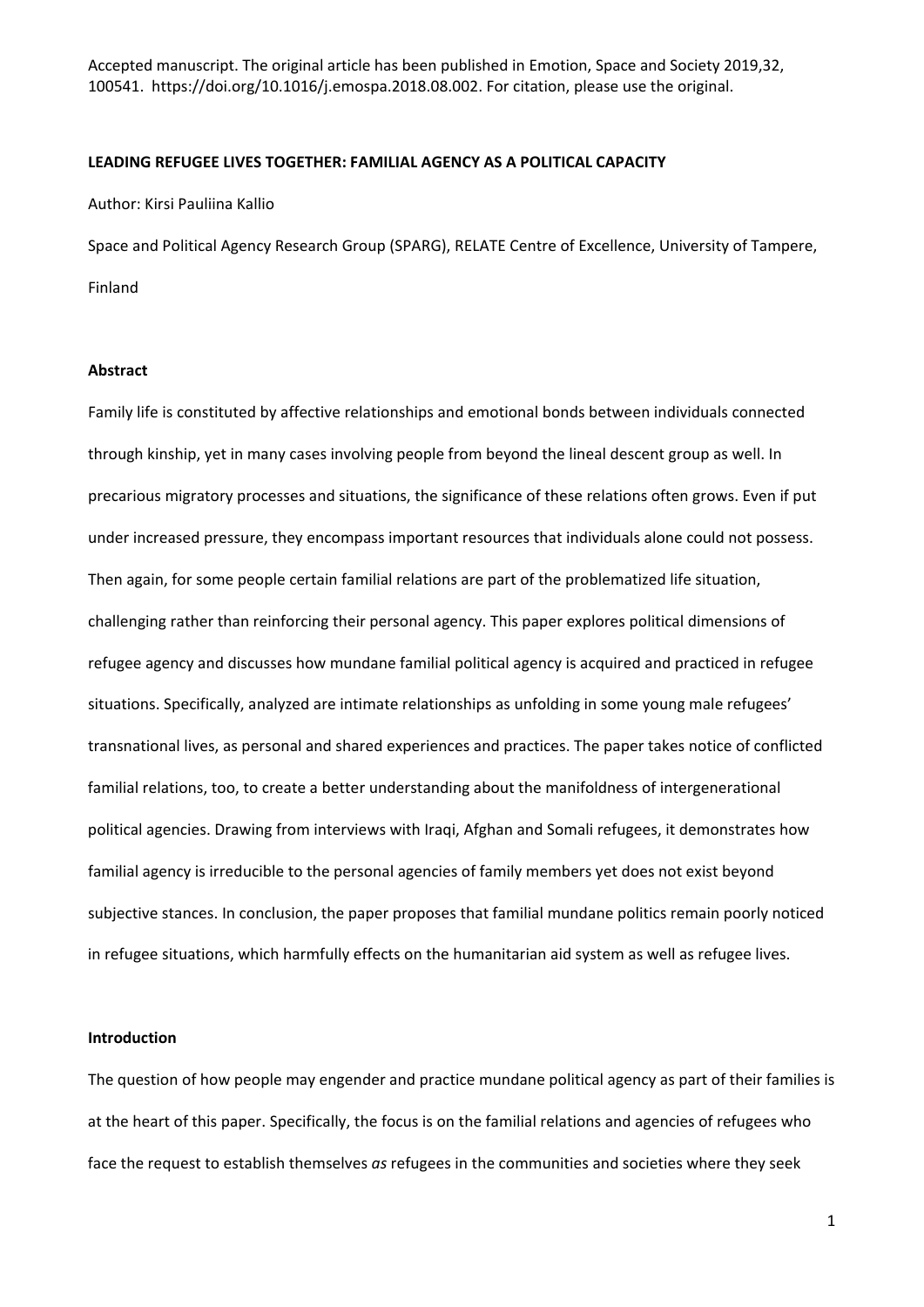asylum, which requires from them various kinds of agential capacities. The thus emerging subjectivities, identities and agencies, which I have studied with my colleagues as processes of 'becoming refugee', are subjectively experienced and enacted but also shared and practiced with other individuals and collectives. Our recent studies with refugees in Cairo, Egypt and Southern Finland demonstrate that familial relations hold a central place in these mundane politics (Häkli *et al.* 2017; Kallio and Häkli 2018; Pascucci *et al.* 2018; Kallio *et al.* forthcoming). Drawing from this research the paper will suggest that, as familialities are shared in intergenerational encounters by refugees, such emotional sharing may generate 'familial agency' as a political capacity.

The concept of familiality stands for an open-ended conception of familial life, approaching it from people's experiences and practices. It refers to caring intergenerational relationships of fluctuating intensities that people form in their intimate lives throughout the lifecourse. The approach sets out to challenge categorical conceptions of the family, manifested prominently by the Western nuclear family ideal based on a specific scope of the family, hierarchical and fixed generational relations, blood lineage and descent, and kinship institutionally defined (Kallio and Häkli 2018, also Kallio 2012, 2014, 2016a, 2016b). Many refugees find themselves negotiating between different family conceptions.

In its various forms, familiality is typically analyzed through individual agencies, as practiced by different family members who act in the roles of parents and grandparents, sons and daughters, siblings and cousins, aunts and uncles, et cetera. Even when acting together or for similar aims, people are commonly seen as individuals or as representatives of their reference group (e.g. Erel 2011; Baak 2015; Kivistö and Vecchia-Mikkola 2015; Williams 2015). A slightly different approach can be taken by looking into how people act *as*  families, which is not to deny or downplay their personal agencies.

Beier and her colleagues suggest that, "Directing attention to decision-making in the family *as a family*  can lead us to a fundamental reassessment of certain practices from an ethical point of view" (2016, p.412, emphasis in original). Following a similar idea, Evans (2013, p.238) has analyzed how siblings practice solidarity and commitment for their household by "living with" each other. This sisterly and brotherly agency is not detached from parental agency that, in the discussed case, is limited by the (single) parents'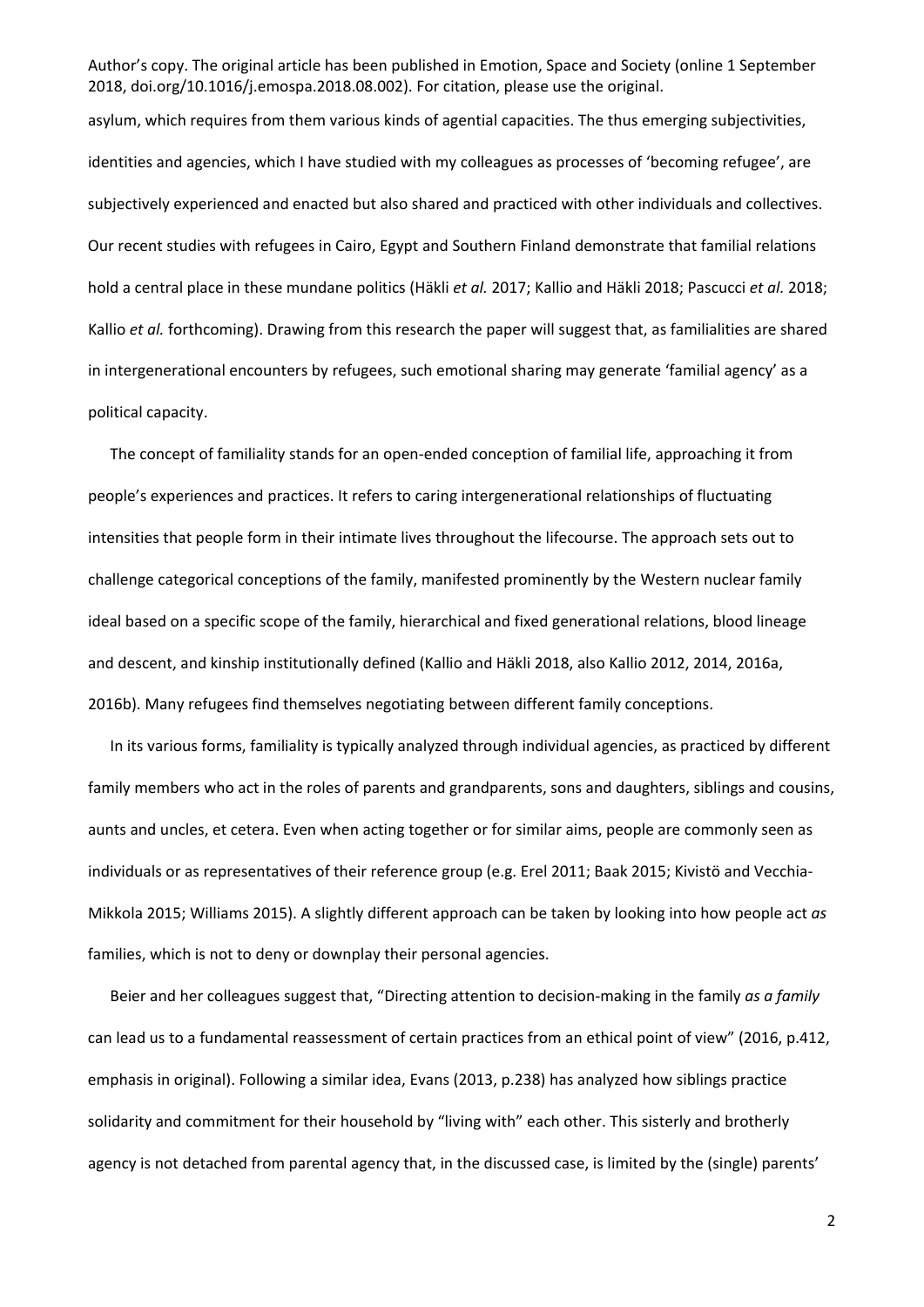serious illness (also Hanrahan 2018). In these situations, where adequate extra-familial caring is not available, intergenerational responsibility for the family intensifies, involving children and parent alike as active participants (also Lind 2018). In the international migration context, Duque-Páramo (2013, p.2014) similarly describes how families living in separation may "share the sacrifice" for familial good, and Peña and Ybarra (2017, p.40) talk about "collective pain" as a source of political familial agency in such situations. In addition to mutual agency, these scholars all recognize family members as particular persons with different subject positions, who also act independently of and with reference to each other.

Following these lines of thinking, this article scrutinizes how people in refugee situations may act concurrently as individuals, with personal feelings and conceptions, and by relying on (but sometimes also challenging) emotionally embedded shared familialities. It approaches political agency as an intergenerationally developing, subjectively established human capacity that provides people potential to act for and against things important to them, as individuals as well as collectively. Besides public and overtly political acts, these activities essentially include affective agency mobilizing in mundane encounters and generating 'aged' relationships with emotional underpinnings.

The next section describes the context of the study. Then I introduce the theoretical and methodological starting points, and the studies I draw from. The analytical sections focus on the mundane politics of young refugee men and boys whose political agencies, particularly, tend to be linked with public and collective activities, instead of affective encounters, emotional ties, or intimate relations. In conclusion, the lack of acquaintance with and acknowledgment of intergenerational political agency is discussed as a hindrance that leads to undermining refugees' self-established active agencies.

# **Politics of refugee familiality**

Familial relations often carry an important role in preparing and carrying out refugee journeys, including broad cultural variety. Similarly, while people wait for their applications to be processed, they rely on their existing social networks that at once keep them connected in their transnational lived worlds and open up opportunities to extending these realities through new contacts. In situations following the asylum seeking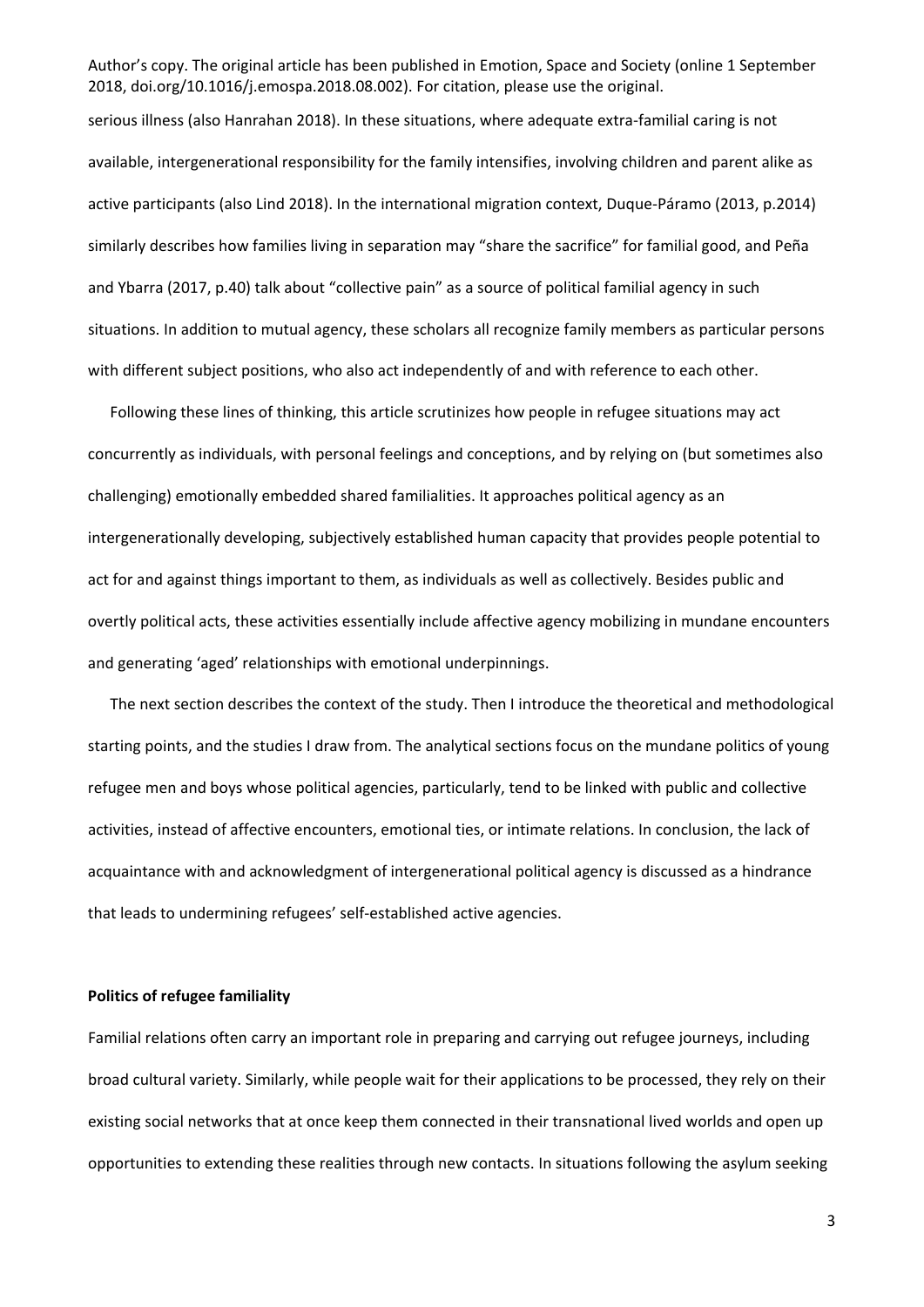process, familial refugee lives are continued in varying ways. Opportunities to maintain existing family relations and create new ones are largely dependent on refugee policies that do not always recognize or set out to support familialities as experienced and practiced by refugees (Hayden 2006). Quite the opposite, current refugee policies around the world tend to emphasize individuality at the cost of familiality (e.g. Lippert and Pyykkönen 2012; Hedlund 2017; Honkasalo *et al.* 2017; Kallio and Häkli 2018; Lind 2018; Jacobsen forthcoming; Mitchell and Sparke forthcoming).

Drawing from the 1951 Refugee Convention of the United Nations High Commissioner for Refugees (UNHCR), many countries consider individual persecution critical in their decisions of status determination, instead of more general oppression or violence, or refugees' rights to family life as outlined by the United Nations Human Rights Committee (1990) (also UNHCR 2001). People seeking asylum as families may thus continue to live together only if the family members are all – individually – recognized as refugees. Even when this happens, the parts of the family staying in the country of origin or residing in other places will typically remain far-off. With them, refugees may apply for family reunion yet, in many cases, it is made very difficult. The right is restricted to specific family members with particular family histories, opportunities to application are offered in unattainable locations, and the right can be denied tout court based on a temporary refugee status for instance (Honkasalo *et al.* 2017; Lind 2018; Jacobsen forthcoming). In countries like Egypt and Jordan most refugees do not gain opportunities to relocation or reunion at all, even if gaining the status, but are compelled to continue their lives in refugee camps or at urban fringes, or alternatively continue their journeys as irregular migrants (Pascucci 2016, 2018; Pascucci *et al.* 2018).

If the familial situations of recognized refugees can be challenging, this is ever more apparent for the people whose applications for international protection are not accepted. They have meager opportunities to any humanitarian aid and are thus compelled to lead familial lives as irregularized migrants or forced returnees, relying mostly on their social networks. Familial relations and agencies tend to transform in such situations as people have little resources to care for their families and urgent needs for familial support. Furthermore, to some refugees, certain familial relations may be part of the reason for seeking asylum, which again changes how familiality is present in their lives (Kallio and Häkli 2018). These aspects, too, are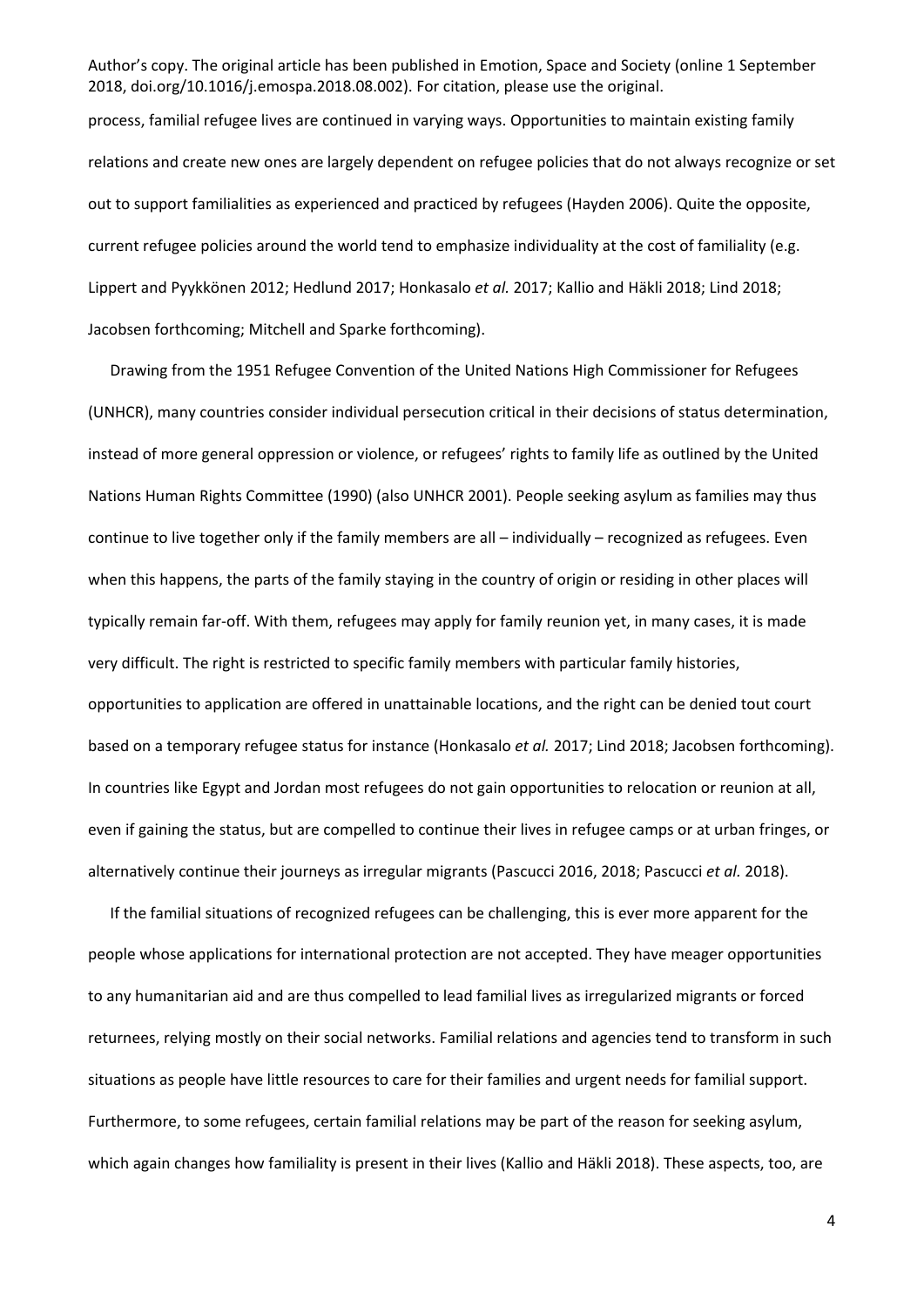Author's copy. The original article has been published in Emotion, Space and Society (online 1 September 2018, doi.org/10.1016/j.emospa.2018.08.002). For citation, please use the original. often misrecognized in humanitarian practices. For example, women escaping forced marriage and exploitation, and children running away from violent families or sexual abuse, may receive little support regarding their *experienced* familialities.

The majority of migrants in precarious situations have strong familial interests and hopes, involving various kinds of emotional and intergenerational relationships (e.g. Sassoon 2008; Spellings *et al.* 2012; Duque-Páramo 2013; Williams 2015; Pascucci 2016; Peña and Ybarra 2017; Lind 2018; Jacobsen forthcoming). Depending on their life situations and cultural backgrounds, refugee families may aim at establishing a new life in a safe location, and young people may seek to form a family once in an opportune environment. Supporting family members from a distance, in the country of origin or elsewhere, is another common aspect (e.g. Baak 2015). Related to that, one form of migration is to prepare someone from the family – often boy or young man – to the dangerous and expensive trip that most family members could not take, with reunion and/or support over distance in mind. These forms of familial agency have proved particularly challenging to encounter in the humanitarian aid system that sets out to provide protection to individual persons in the country of residence.

The individual right to seek and enjoy asylum is often emphasized by states, as well as the UNHCR offices, leaning on the Article 14 of the *Universal Declaration of Human Rights* (UDHR). This contrasts the United Nations' (1983) guidelines on the unity of the family as an essential right of the refugee. Especially, familial relations beyond the nuclear family structure are overlooked (Harker 2010), which the UNHCR (2001) statement on families sees as a wrong interpretation of refugee familiality. The Commissioner emphasizes that "economic and *emotional relationships* between refugee family members be given equal weight and importance in the criteria for reunification as relationships based on blood lineage or legally sanctioned unions", because refugees "depend on each other for *mutual support and survival* [and] may not fit neatly into preconceived notions of a nuclear family" (UNHCR 2001, emphases added). Concerting this, the Commissioner for Human Rights at the Council of Europe (2017, emphasis added) recently ushered the states towards "flexible assessment of the emotional, social, financial and other ties and supports *between refugees and family members*".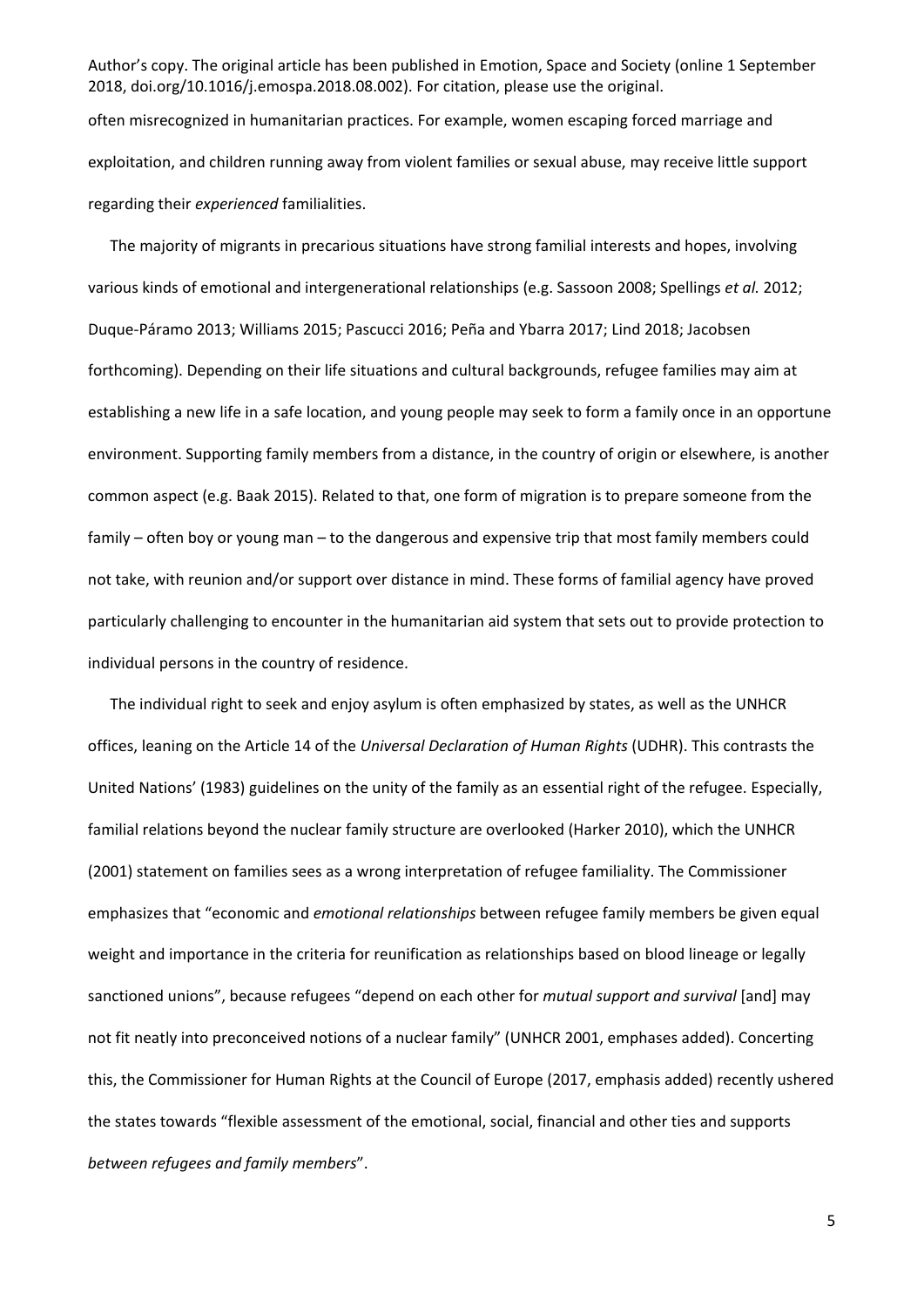Current examples of unfamilial refugee policies and practices can be found in Finland, among other Nordic countries (cf. Lind 2018; Jacobsen forthcoming). The national media has broadly publicized cases where, to give a couple of examples, a girl who had just come of age received a deportation request as she was not anymore considered a part of the family where primarily the father had encountered personal persecution (HS 2017). The fact that she has never lived separately from her parents did not count in the decision. Similarly, a young woman with two young children was being separated from her husband who gained a personal refugee status (HS 2016). Their toddler was banished with the mother while the baby, still breastfeeding, was allowed to stay in Finland with the father. Many unaccompanied minors do not even seek family reunion as the tightened policies make it nearly impossible to achieve (Honkasalo *et al.*  20[1](#page-5-0)7).<sup>1</sup> For example, the young Somali refugee whose familiality is analyzed in this paper had no opportunities to be united with his family as his single-parent mother died soon after he left Somalia at the age of 14. The little sisters could not be united with him, as they were not considered a family anymore.

These tightened refugee policies urge refugees to come up with novel maneuvers that allow them to seek desirable lives together, keep up hopes for a familial future in a safe environment, and maintain affective relations over long physical distances. Concurrently, people continue their familial lives by establishing new familial relations, within and beyond refugee communities. Familial activities are often hidden or disguised, as they do not always fall within what is expected from asylum seekers, thus they remain poorly known and understood in the present scholarly literature and the humanitarian aid system. Those aware of the active familial means of refugees – refugee communities, activists, support groups, and professional and individual people providing help – are often careful not to disclose them as that information could be used against refugees in institutional processes.

Silencing the whole matter is adopted as an ethical stance by many. To me, refraining from talking about these agencies does not appear as an adequate option. I agree with Baines (2015) in that the attempts to silence people's agencies in precarious positions comes to strengthen the idea of victimized people at the

<span id="page-5-0"></span><sup>&</sup>lt;sup>1</sup> Among other things, these include negative and short-term asylum decisions, which enables deportation as the youth turn 18.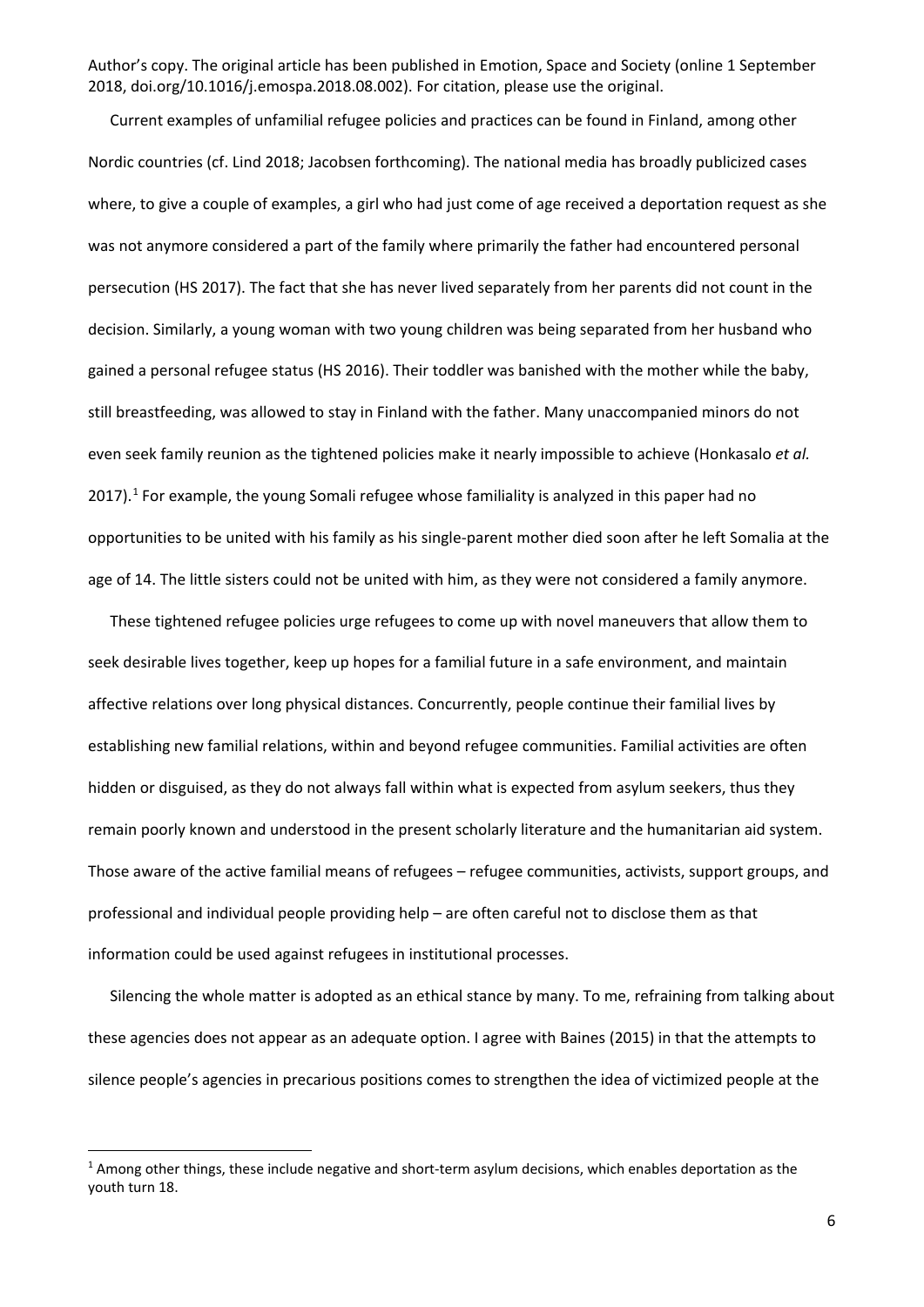mercy of others. As I see it, the acknowledgement of emotion-laden intergenerational agency, in particular, in these stressful situations insists on less individualistic refugee policies and practices. Importantly, it offers recognition to refugees as political subjects with intimate ties and humane feelings. Taking this approach obviously requires commitment to following discreet research ethics at all stages of the study.

## **Familial political agency**

The theoretical motivation for studying familial refugee agencies stems from my previous research. I have found that analytical focus on families opens up opportunities to identifying political agency as an activity intertwining personal and communal dimensions (Kallio 2012, 2014, 2016a, 2016b; Häkli and Kallio 2018; Kallio and Häkli 2018). It helps to distinguish between people's subjective capacities to act and the intergenerational activities of mundane communities, without setting them against each other as sources and mobilisers of political agency. What this perspective comes to highlight, especially, is that beyond formal practices and conventional forms of politics, political agency is developed and practiced *subjectively* and through *sharing*, leaning on emotional bonds and affective relations. [2](#page-6-0) Thus, political agency cannot be reduced to individualistic competences yet it always relies on personal experiences by which people can relate with each other (Häkli and Kallio 2014, 2018).

In keeping with this idea the paper considers all family members equally as political subjects with capacities to political agency – be they children or adults, male or female, learned or uneducated, able or disabled, mentally healthy or traumatized, on the move or staying behind, with or without formal status, and coming from any country or region with different political systems and socio-cultural norms. This is not to suggest that all people acquired similar political agencies as cultural backgrounds and social positions strongly condition political subjectivities and provide for distinct opportunities to develop and enact political agency (on political socialization see Kallio 2018a). Quite the contrary, there is great variation in

<span id="page-6-0"></span> $2$  Following a similar conceptual line as Sara Ahmed (2014), I am not drawing from a particular 'affect theory' but use emotion and affect as interlinking concepts, where emotion refers to personal experiences that can be shared with others whereas affect is something that people can feel, experience, and enact only intersubjectively, which again may effect their subjectivities and emotional experiences.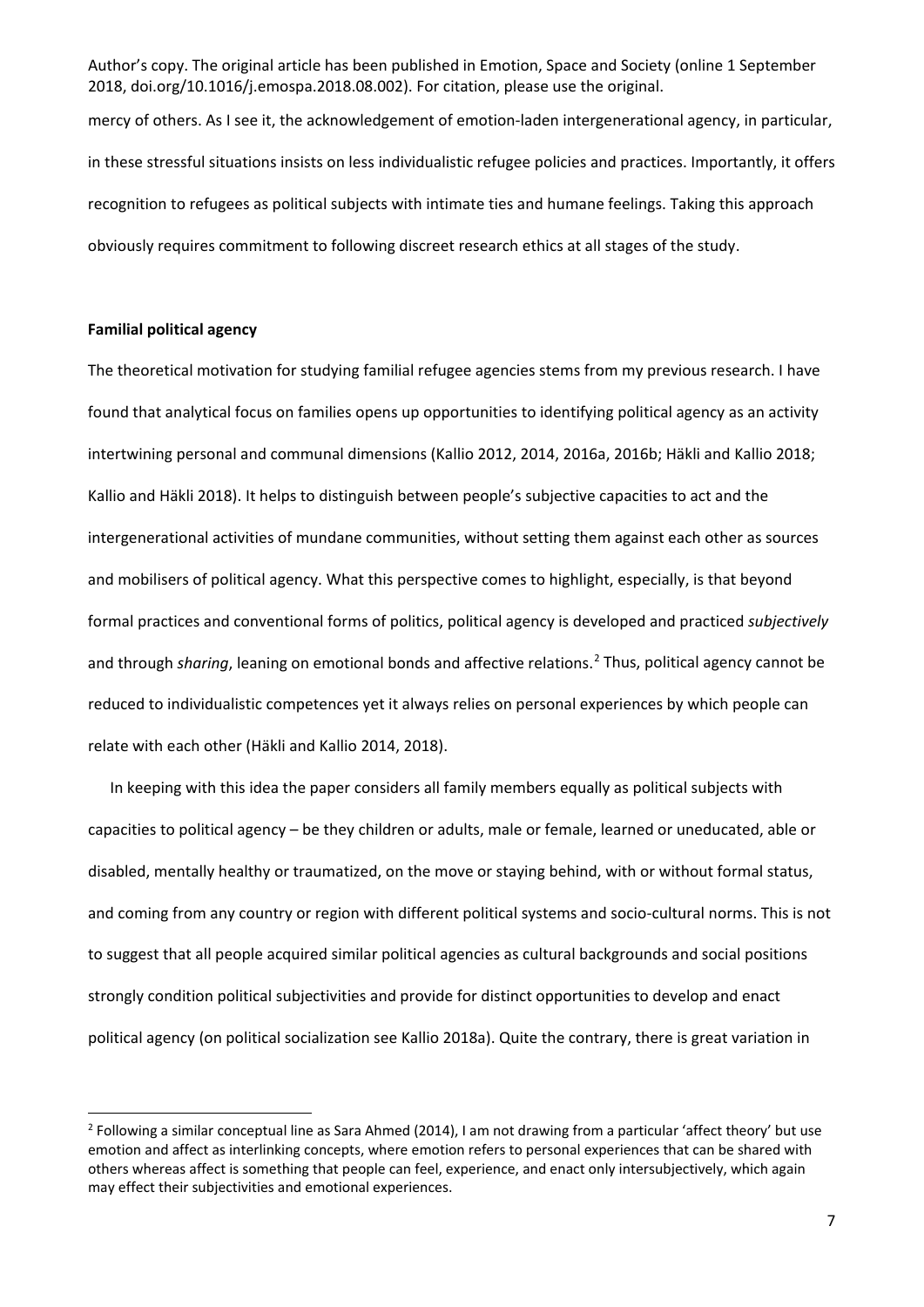refugee political agencies and, as this article argues, familial positioning and relations are among the important conditioning elements.

Methodologically I draw from a broad conception of the political that differs notably from the lay use of the term, not least in the highly politicized refugee context. I identify political aspects of mundane agency from the *importance* that people give to specific activities, relations, events, people, situations, outcomes, et cetera. This import is *experience-based*, involves *emotional undertones,* and forms *contextually*. As I have outlined with Jouni Häkli, "*political meanings* are always generated by people [who have found certain issues] particularly important and their related activities have led to broad politicisations" (Kallio and Häkli 2017, p.99, emphasis in original). Political potential can thus be identified from all social life unfolding in people's lived realities, in various forms of "purposive action to either restore the possibility to reproductive agency or to invent transformative forms of action" (Häkli and Kallio 2018, p.69).

The idea of sharing as the basis of familial political agency is relational also spatially. Regardless of where it takes place and with whom it happens, sharing between political subjects may lead to generating feelings, attitudes, ideas, views, relations, orientations, opinions, connections, responsibilities, solidarities, et cetera, which may again bring about active agency with transformative or sustaining aims and effects (cf. Bartos 2018; Hanrahan 2018). People may also open up each other's minds and grasp better understandings about the conditioning elements that constrict their agencies, thus gaining thinking tools for resisting inequalities in their present and future situations (Evans and Thomas 2009; Kivistö and Vecchia-Mikkola 2015; Peña and Ybarra 2017, also Kallio 2018a). Mundane politics can hence be traced, not from *certain kinds*, but as *particularly motivated* activities. As this is a theoretically informed way of understanding politics, I do not expect the research participants to consider their mundane activities as political in the same sense (yet they may of course do so).

As familiality takes many forms and unfolds contextually, familial political agency is diversified. The scope of intimate connections that people can form is conditioned, spatially as well as socially, culturally and economically (e.g. where one lives and may dwell, what resources are at hand, which norms shape everyday activities). People's access to communal life also fluctuates over the lifecourse, and social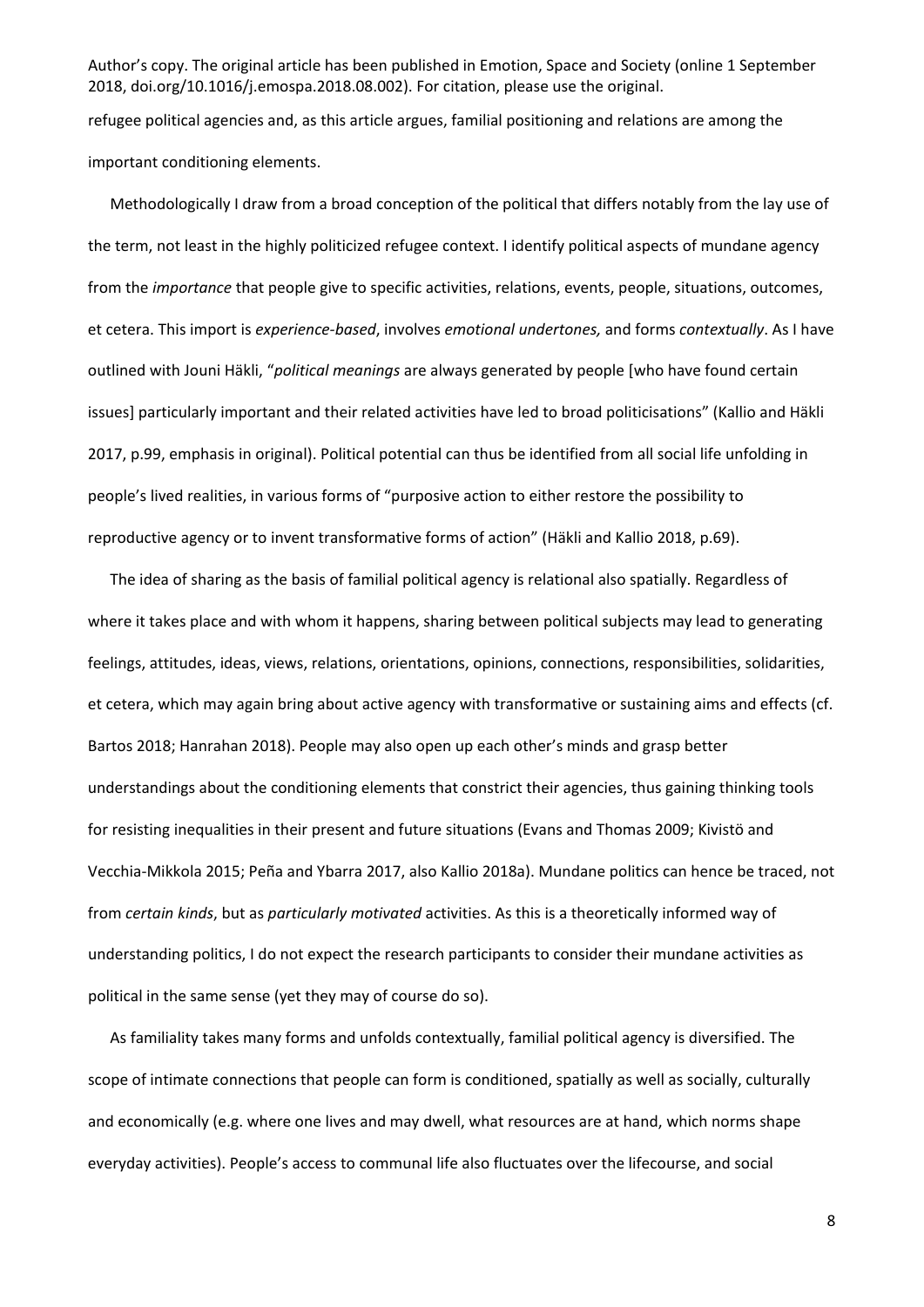Author's copy. The original article has been published in Emotion, Space and Society (online 1 September 2018, doi.org/10.1016/j.emospa.2018.08.002). For citation, please use the original. relations vary in intensity and length. Whereas some familial relationships are enduring, others appear particularly meaningful in specific moments (which does not place them in a hierarchical order, as brief yet intense encounters may also be influential). Sharing intimate feelings and thoughts is also a matter of personal choice. Some people are more inclined to sharing from themselves as political persons while others carefully consider this kind of interaction, which is only emphasized when sharing and its results become public. This again points towards noticing subtle politics practiced through affective relations alongside with openly political activities.

# **Familial agency in the lives of young male refugees**

The paper draws from selected in-depth interviews conducted in two research projects. Both followed an ethically sensitive approach where the participants could define what they do and do not want to share with the researchers, about their lives, worldviews, experiences, thoughts and feelings. We were also attentive to power relations and cultural positioning in the ethnographically oriented research settings and balanced them by offering the participants' the lead in the interviews that, overall, were designed as openended and informal discussions. We provided them detailed information about the studies in advance, explained how the materials would be used, offered the opportunity to get in touch with us later, and made the research results available through open access publications. All interviews were recorded and transcribed. I have corrected the language in places, as necessary for comprehension, and changed details for securing anonymity. The names used in the analysis are pseudonyms except for Imran who requested to be introduced with his own name.

The first study focused on experienced political realities of children (10–11 yrs) and young people (16– 18 yrs) in Northern England, including 134 participants (2014–2015). I have picked one interview from this study, from an Afghan boy (most likely with refugee status and UK citizenship) who participated as part of his school class. The participants were not selected by particular criteria; they are 'ordinary kids' with whom we explored what the world is like in the eyes of children and youth, and not many refugees were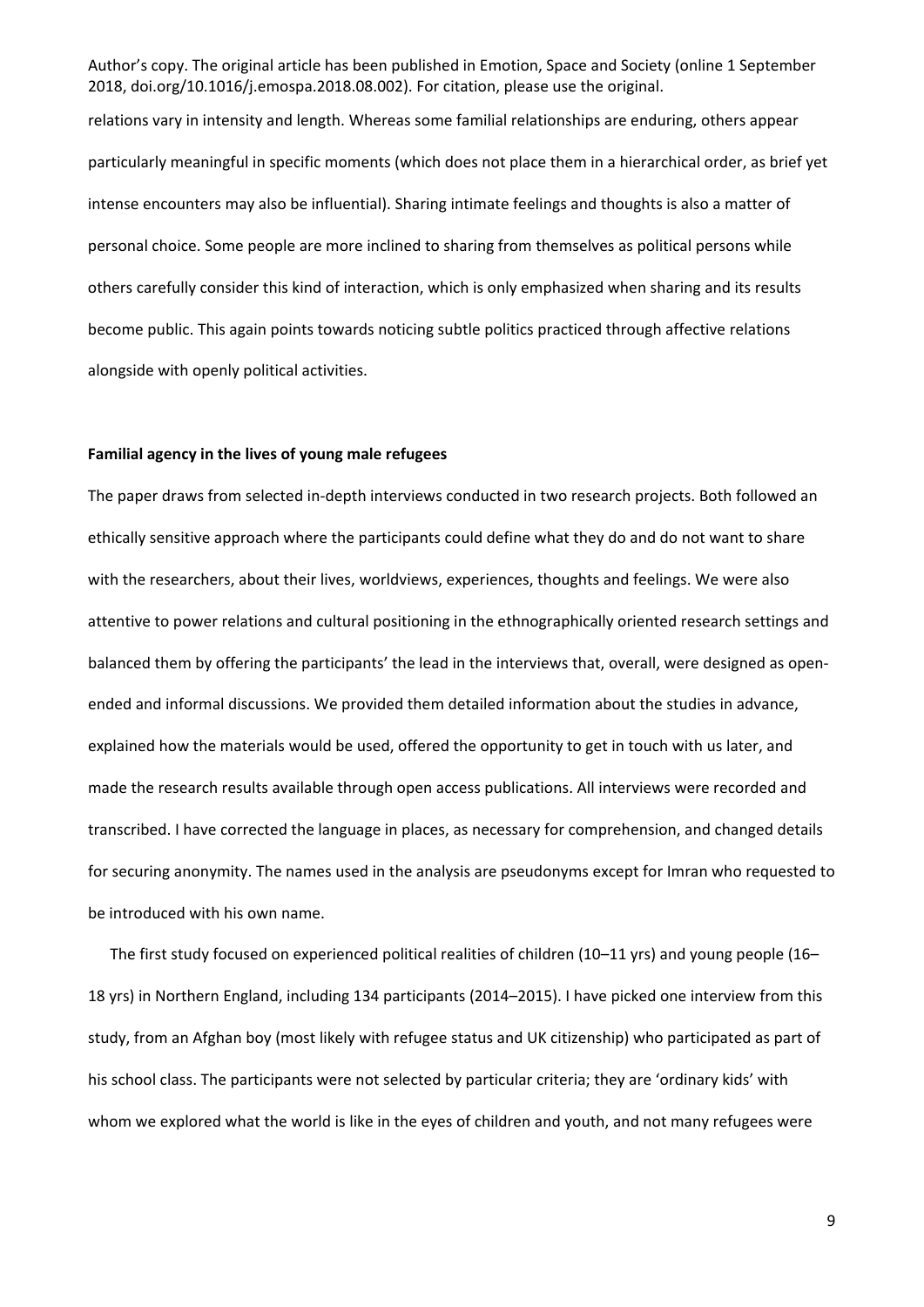Author's copy. The original article has been published in Emotion, Space and Society (online 1 September 2018, doi.org/10.1016/j.emospa.2018.08.002). For citation, please use the original. included in the study. The interviews took place in a school setting and focused on the participants' mundane political experiences and understandings.<sup>[3](#page-9-0)</sup>

The other research project, carried out with Elisa Pascucci and Jouni Häkli, focuses specifically on the experiences and agencies of refugees. During the winter of 2016–2017, we worked with refugees in a reception center in Southern Finland, and interviewed six men (Iraqi, Somali) and five families (Afghan, Iranian Afghan) about their refugee journeys. From this study, the analysis engages with the experiences of the six young men on their twenties, one Somali (refugee status) and five Iraqi (asylum seekers). The discussions were carried out in English and/or Arabic, depending on what the participants felt comfortable with, partly relying on simultaneous interpretation provided by a volunteer. As one of us understands Arabic rather well, we could follow the interpretation closely and felt that it succeeded well. Additionally, we consider non-verbal communication an important element of the discussions, especially in conveying emotions (for more details see Häkli *et al.* 2017; Pascucci *et al.* 2018; Kallio *et al.* forthcoming).

The following analysis focuses on familial agencies of young male refugees. On one hand, this is because they form a greater part of asylum seekers in Finland, with Iraqis as a vast majority (Migri 2017). Studying familial political agency of young men also offers a particularly interesting case as their politics are typically linked with public and collective action rather than emotional intimacies, affective relations, or mundane political activities (cf. Evers 2010). With this focus, the paper can clearly cover just some forms of familial political agency (for related results see Kallio 2018a, 2018b; Kallio and Häkli 2018).

Before turning to the analysis one conceptual clarification is in place. The participants in the latter study talked about themselves as refugees. Yet, *de jure*, most of them were not. As a status, refugee identity is granted by a state or the UNHCR. Regardless of these positional differences, I consider all participants as refugees *de facto*, following the spirit of the UNHCR 1951 Convention Relating to the Status of Refugees, where refugeeness is not considered only a formal identity or status but a process with varying phases and stages.

<span id="page-9-0"></span><sup>&</sup>lt;sup>3</sup> Previous results and a detailed description of the study, e.g. Kallio 2014, 2016a, 2016b, 2018a, 2018b.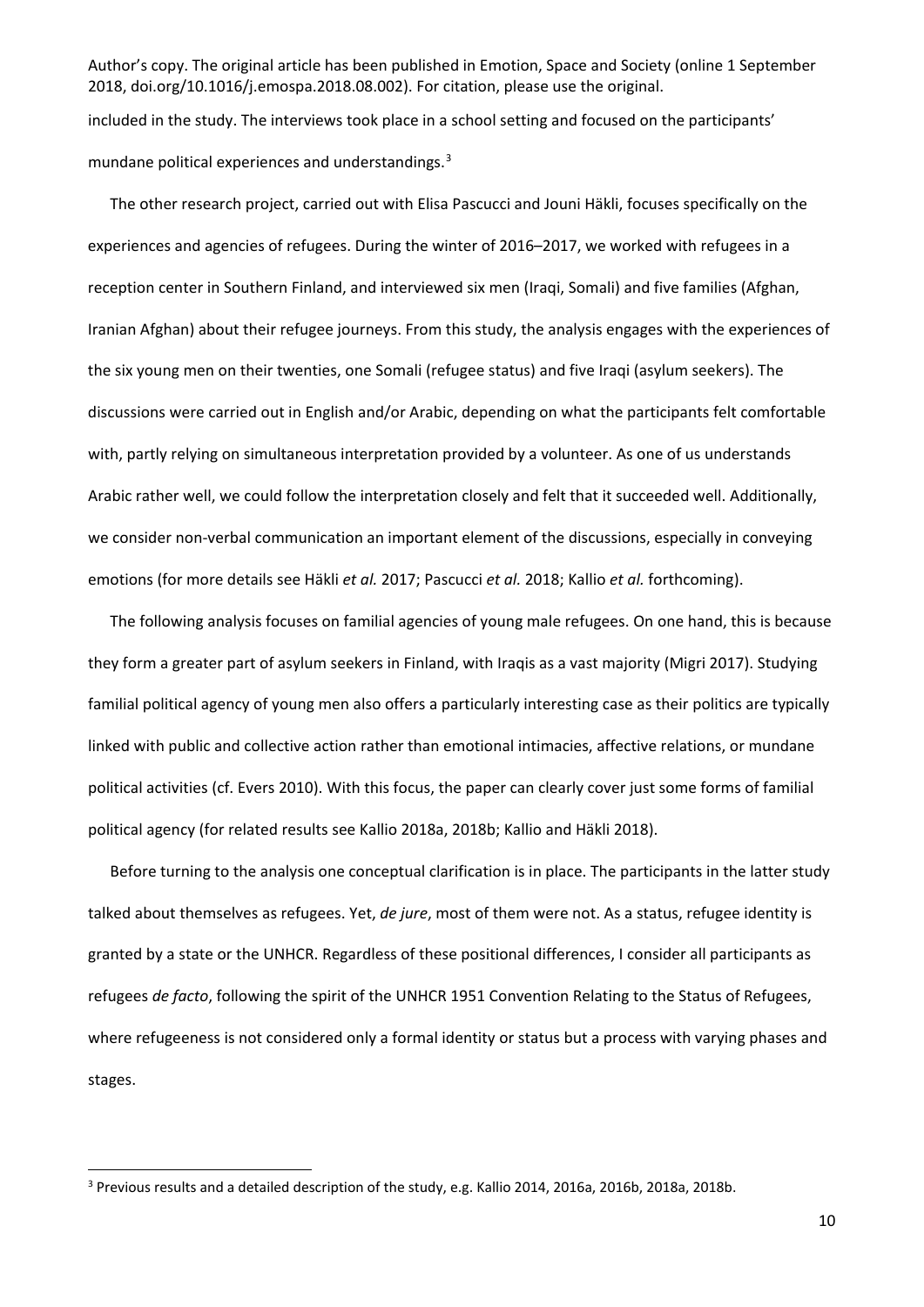## **Empowered by familial agency**

This section focuses on the familial agency of Imran who arrived in Finland from Somalia in 2013 as an unaccompanied minor. Turning 21 during our interviews, he had left Somalia when 14, urged by his mother who saw that he had to get away from the oppressive situation. As it often is with unaccompanied minors, Imran's reasons for leaving have to be understood in both macro and micro frameworks. In a macro perspective, he had born into a country where a clan-based civil war had surfaced for ten years or so, continuing to this day. As his parents were from different clans there were obvious discrepancies in the family, and they faced challenges in their communities. While Imran's father spent little time at home and remained rather distant to him, he had always been very close to his mother, to the extent that his sisters thought that she *"always loved you more than all of us"*, as one of them had recently conveyed to him. On one hand, this close relationship had been the most rewarding. Imran had learned a great deal from his compassionate mother with whom he spent all days.

Imran: *I learned from my mother that, you have to be patient with everybody. You have to respect everybody. Treat everybody equal, as you wanted to be treated, and never let anyone, or humiliate anyone, or disrespect them for some reason. It does not matter where they're from, how they look. So everywhere I go, that's how I deal with people. […] One thing that my mother was, I would say, the foundation that taught me everything that I'm using today.* 

On the other hand, the special relationship had made him a target to the father's relatives who treated both him and his mother badly.

Imran: *They just thought that, because my mum and my father are different clan, and my mum's clan is the one that they always kind of, depressed them and saying that they're not*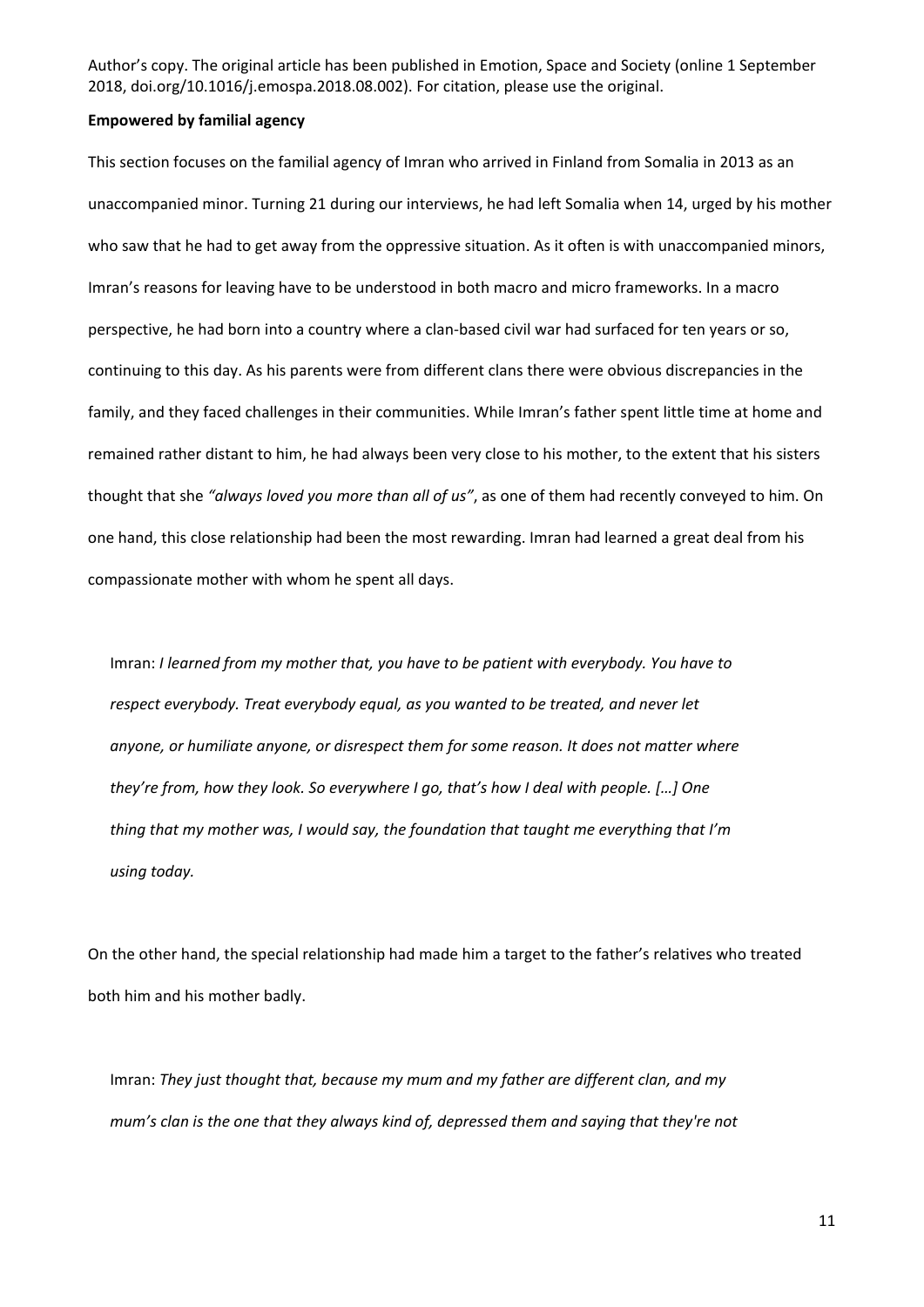*good. So they kind of put me in that label with her. When I was with them, they abused me in so many ways that they could.*

In Imran's experience, inequalities embedded in intergenerational power relations – stemming from national-political tensions and actualizing in the familial-political sphere – are an inseparable element of social life. When he arrived in Finland, deeply traumatized, he was unable to communicate this. It took a long time for him to start recovering from his subordinating familial experiences and, still at the time of our fieldwork, he was receiving regular psychiatric treatment. This had however not hindered his development as a political subject, but perhaps the contrary. Imran had gained plenty of capacities to act during the past seven years, and they had started to mobilize into explicit political activities about a year before we met. The year of 2015 with its 'refugee issue' had been pivotal in this regard.

Imran: *It happened when the immigrant start to come in 2014. That's when I knew that things changed. I just applied for a volunteer job, and they sent me to the camp. There were 250 people there, from Somalia, to Iraq, and a few of them from Nigeria, or something like that. First I'm just quiet and minding my own business, doing my work. Then something happened, in the camp, and the instructors were starting to be really rude to the immigrants. I really hate when someone bullies someone, or even talk bad to anyone. So from there I started. I just became friends with them while I was working. I would go and visit them, in the rooms, we would talk, I would try to listen to their problems. And from there it hit me like, this is what I'm good at.*

This description provides an illustrative example of affective political agency where familiality and political subjectivity intertwine. Drawing from his familial agency, Imran started to take a caring stance in the evolving crisis, acting as a fellow human being from a role that some action researchers call 'expert by experience' (e.g. Videmšek 2017). Concurrently, he commenced building awareness about the emergent destitute situation of refugees in Finland and beyond. He found other people who were similarly concerned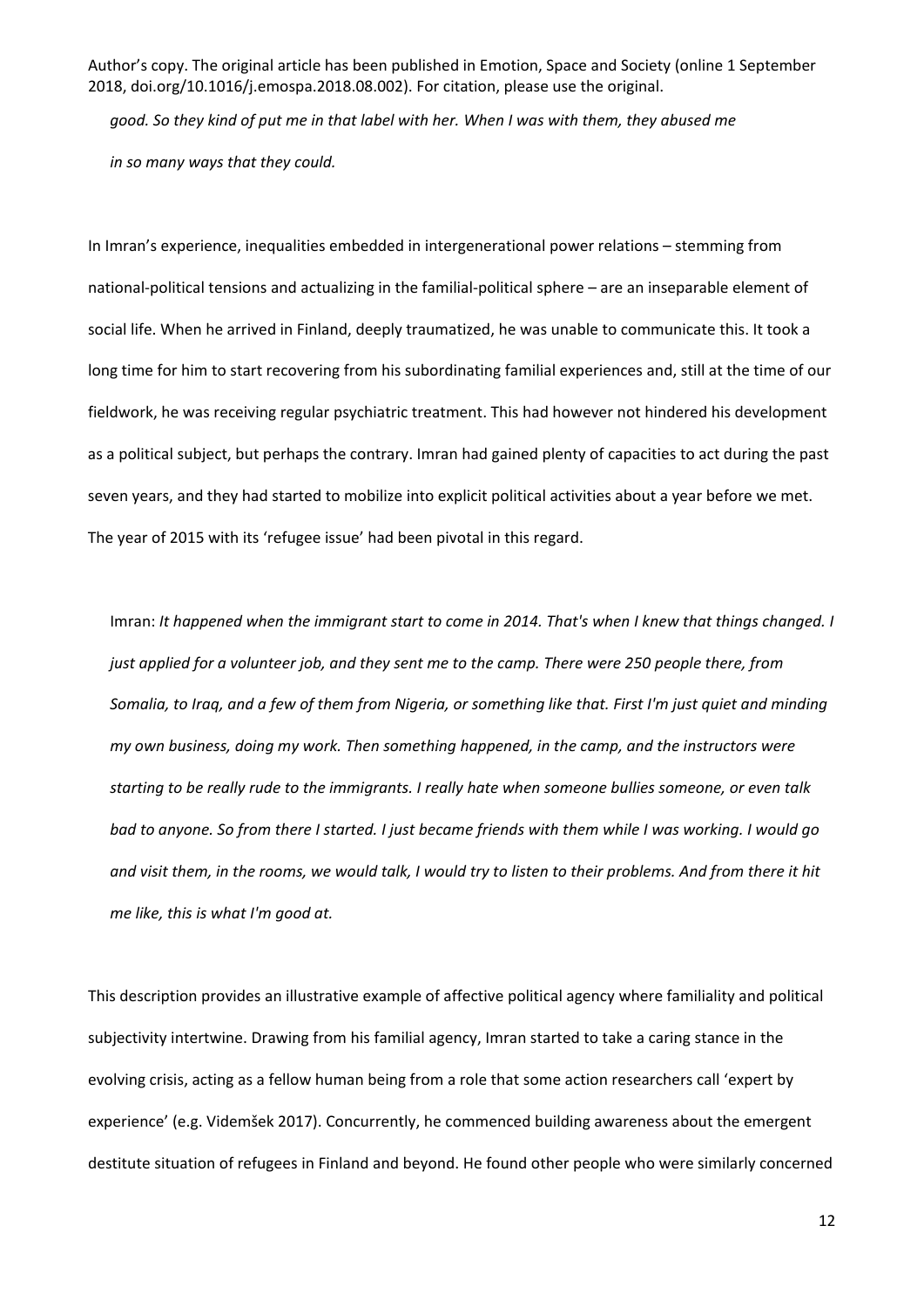Author's copy. The original article has been published in Emotion, Space and Society (online 1 September 2018, doi.org/10.1016/j.emospa.2018.08.002). For citation, please use the original. about it and became engaged in activities that seek to challenge the status quo. Currently, he not only volunteers at the reception center but also takes part in openly political activities, including collective action and public discussions, in collaboration with activists and critical scholars (e.g. the movement *Vapaa liikkuvuus*, public protests, panel discussions at the university, 'coffee without borders' meetings). To underline, he explicitly brought up the emotionally intense familial agency shared with his mother as the main resource for all this activity.

As a political subject, Imran is hence tightly connected with his maternal family. During his time in Finland, he had first found ways to continue this agency with his little sisters in Somalia, by caring for them from the distance and keeping up the responsive ties together (cf. Duque-Páramo 2013). The communities forming around refugees during 2015 enabled him new, empowering ways to enact familial responsibility.

Imran: *Whoever comes to my life, I feel like I'm their elder, even when they're older than me. Like my friends, they call me their father. And I laugh and I'm like 'how am I your father'? We're only three years apart!*

Imran's volunteering activities had grown in importance day by day, now filling the whole of his life in his own words, as well as his heart and his head: *"I will even consider them more as my family, than I would my own blood family."* As his final words regarding this "familiality of choice", Imran describes what he had understood whilst establishing the amiable relations: *"We should give each other a chance, to get to know one another. Because if we don't then, what's the point of being a human being, at all?"*

Another central element of intergenerational agency, relationality of age, becomes apparent through Imran's sense of self. As a political subject, he surely is 'aged' but his ageness is not based on categorical generational roles, positions, or orders. By chronological age (21) and life situation (no education, living on his own, not in working life), Imran is considered 'youth' in the Finnish society that strongly supports him towards fully liable adulthood. On the contrary, in his everyday communities he appears as a mature young man who has taken care of himself since the age of 14, concurrently supporting his sisters from the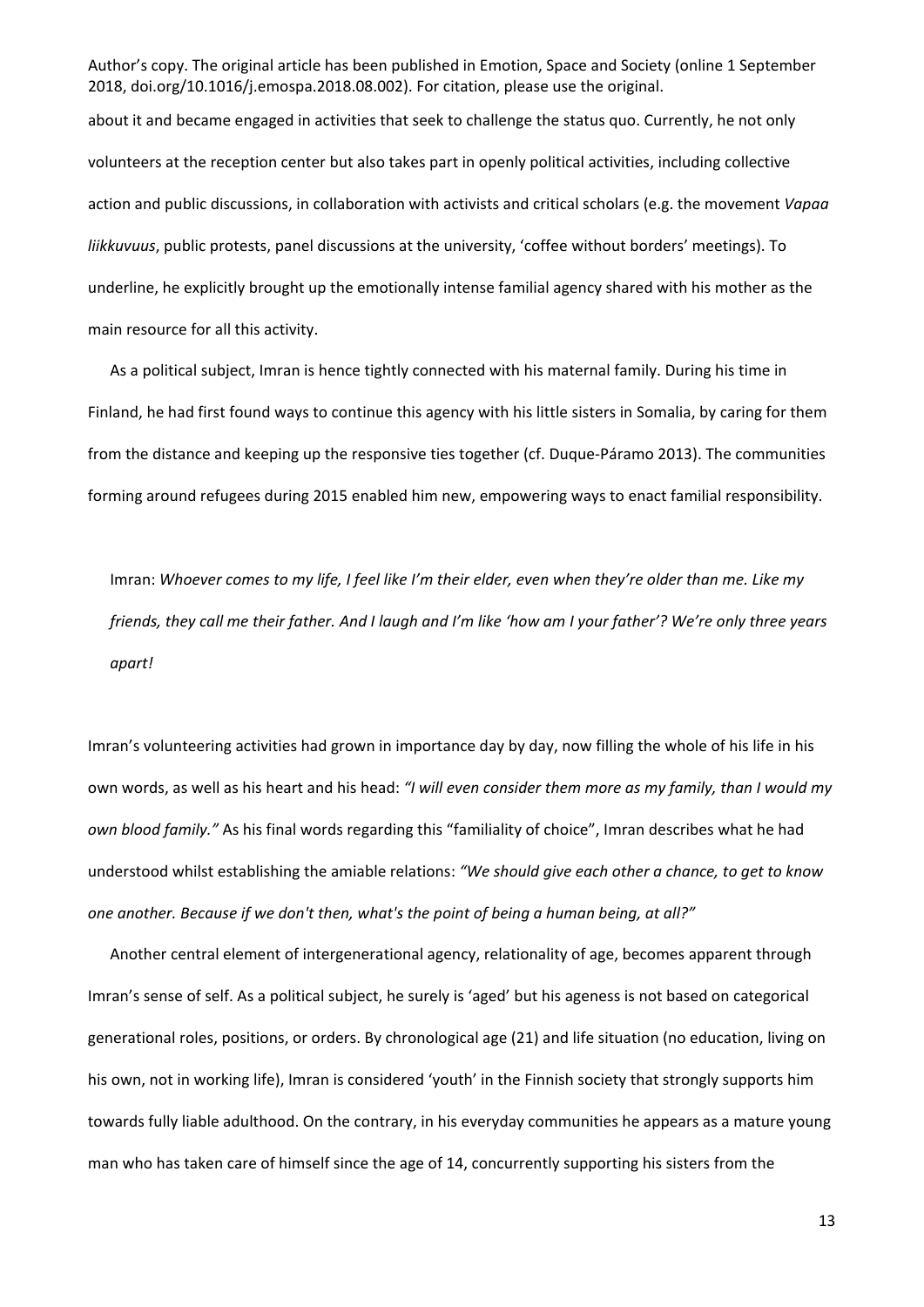Author's copy. The original article has been published in Emotion, Space and Society (online 1 September 2018, doi.org/10.1016/j.emospa.2018.08.002). For citation, please use the original. distance. In the recent years, he has taken up responsibilities side by side with adult volunteers in the highly politicized refugee situation. Both of these aged subject positions are constitutive of the intergenerational agencies Imran is involved in. He laughs at the idea that guys of the same age or older consider him their elder or father but, in the next sentence, tells us how he has taken care of his sisters back in Somalia over the years as the oldest member of the family, whose share of familial responsibility is obviously heaviest.

By the help of his psychiatrist, Imran has learned to take distance from the identity of the molested child who trusts no one and has no interest in life, albeit he still feels to be that boy as the clan-based powerladen heritage is part of his subjectivity. In the caring communities gathered around reception centers, he has found opportunities to relate with alternative identities (cf. Kivistö and Vecchia-Mikkola 2015). There he has come to be recognized as a knowledgeable and skillful young man, a role model for anyone who wishes to become a refugee in Finland. The combination of this affective recognition and his strong commitment to familial solidarity are currently shaping his political subjectivity, leading to empowered intergenerational agency.

### **Taking political positions through familial agency**

The second example comes from a 17-year-old Afghan boy who has lived practically all of his life in Northern England where his family sought asylum in the late 1990s. Mukhtar considers England and Afghanistan equally as his home countries. He has family in a number of European countries, like many Afghan refugees, as people have left the country at different times. His conception of familiality is broad, including 'small' families within the 'big' family (cf. Harker 2010: 2629). In Mukhtar's view, notable divisions exist within the big family. Whereas his small family in England and another family in Denmark share an emphatic and respectful relationship with the family back in Afghanistan, another two families in Germany and Netherlands have grown selfish and distanced from them. Visiting them – which his parents sometimes choose for them to do – is unpleasant to Mukhtar: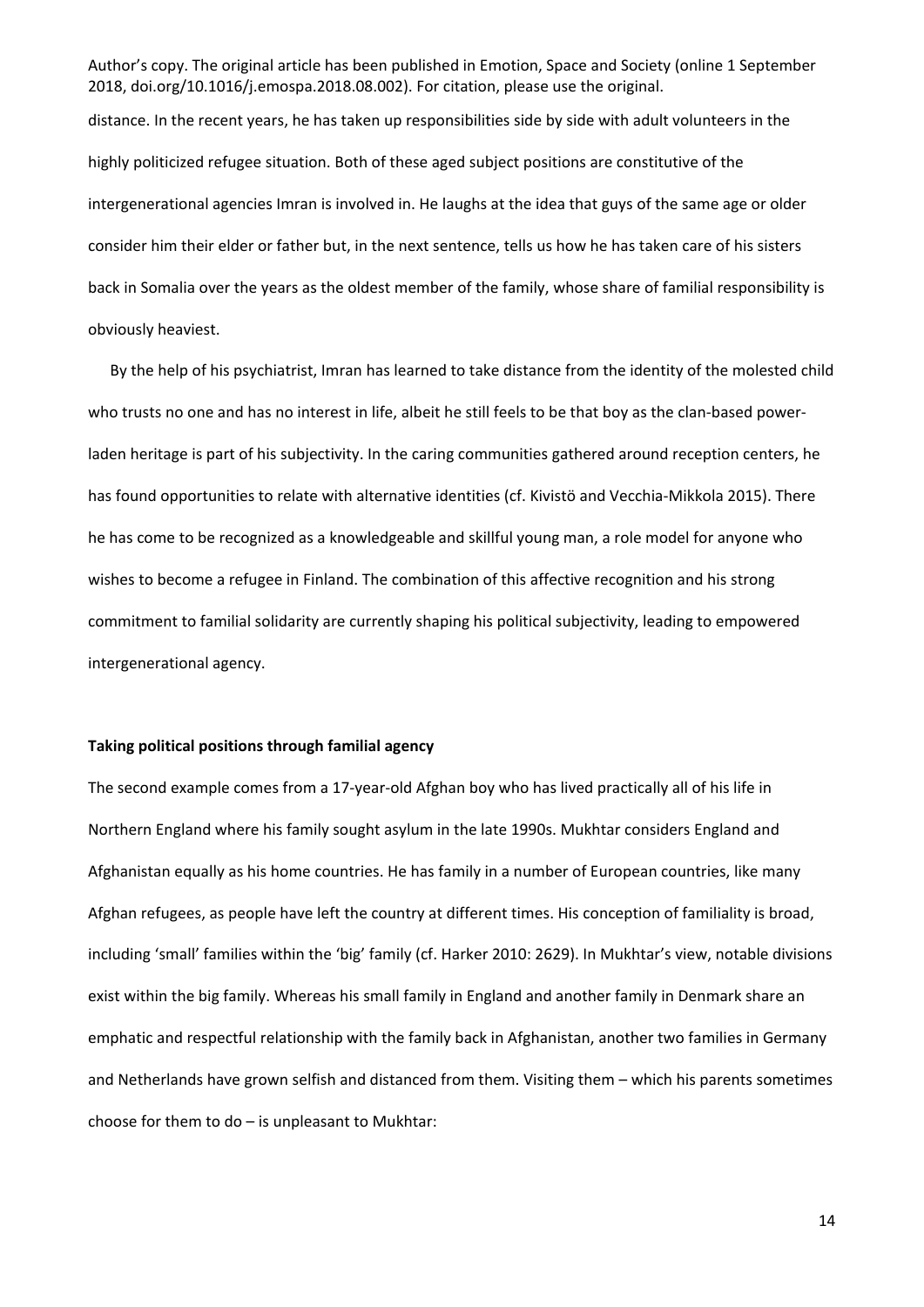Mukhtar: *They don't have an idea of what goes on around the world, they don't understand poverty. I mean in my family, we really focus on charity, but they, them guys just spend it on other things, pointless things. It doesn't make sense to me, to be honest.*

Interviewer: *So they don't have like other people, they don't understand that there is like injustice kind of thing…?*

Mukhtar: *Well they do but they just ignore it. It's what makes them so ignorant*.

To Mukhtar, familial agency is primarily about mutual respect and responsibility, and caring relations. In his view, the big family should work as a common context of wellbeing, small families supporting each other with the resources they have. Mukhtar's family in England keeps contact with the family in Afghanistan on a daily basis, including hours long Skype calls every Sunday. They also pay a visit every year during the summer holidays and send over money as they can. The following accounts on Afghanistan describe well how important these affective familial activities are to Mukhtar:

Mukhtar: *The actual perception is, the rich live a good life and the poor live a bad life. That's literally it. The government there, they make the wealthy wealthier and the poor poorer. I mean there, there's nothing to help them. There isn't even a state benefit, they have to make their own money. Everyone does. That's why it's so… the government have no power. People can do what they want, they easily bribe their way through. Injust country, yeah. I know a guy who got killed, and they took him [the killer] to court. He bribed the judge and got nothing. He didn't even go to jail. He knew people in the government and paid them off. Like literally, a corrupt government.*  Interviewer: *And again, are these things you talk about with your parents or your family?* Mukhtar: *Yeah, every night. It really opens up your mind about the world. It gives you two different sides to it, the well off and the poor.*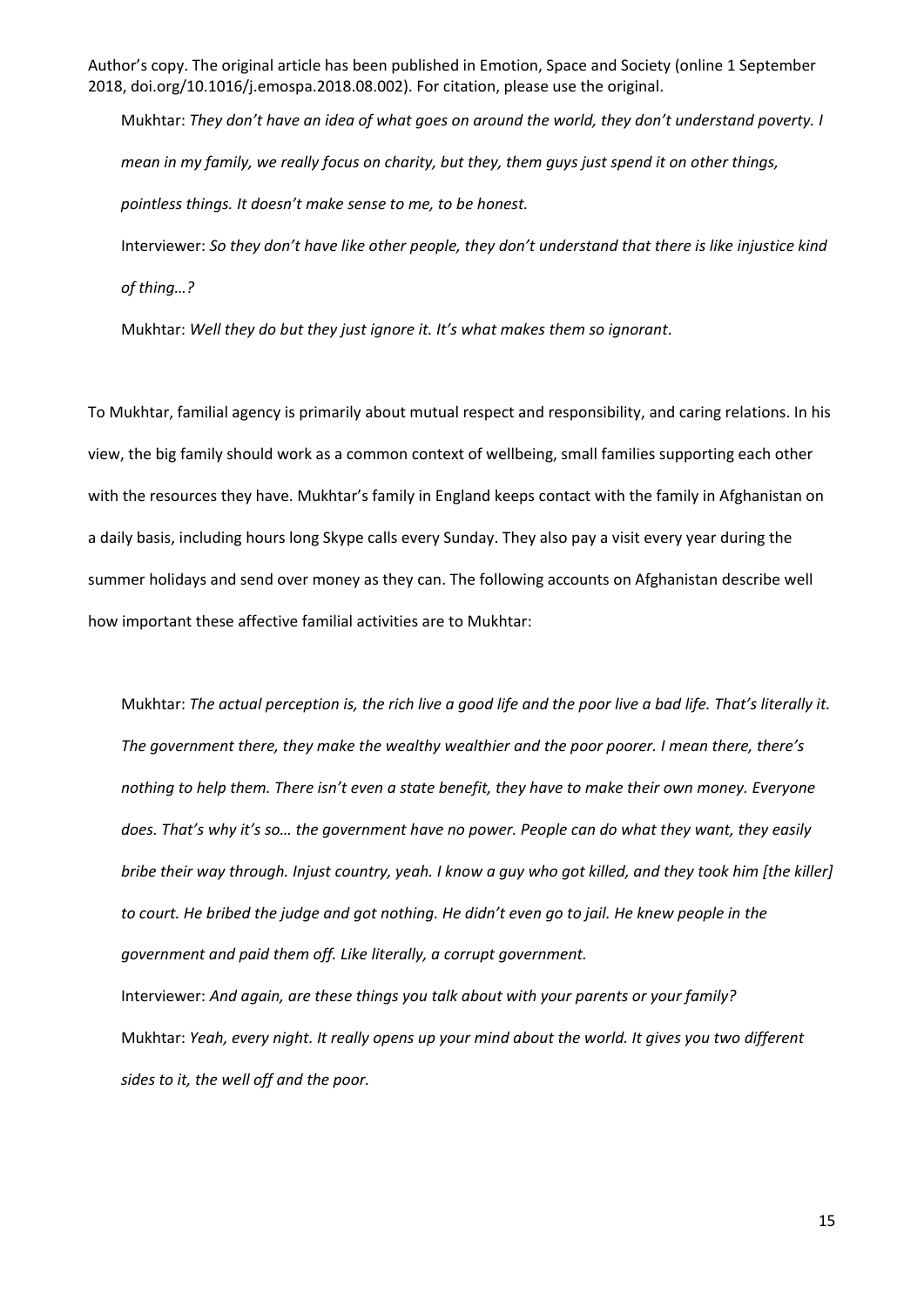Mukhtar: *I don't mind going there, it's just every time I go there there's an explosion. It's a war zone isn't it. I've been there and seen a place get blown up about 20 meters away from me. It's really dangerous. But I don't really mind going there, to see family, its good.*

These excerpts describe the Afghanistan Mukhtar *knows* and *feels for* with his family. By sharing the affective relations in his big family, maintained actively together with his parents and the other committed small families, he has learned how to continue and perhaps repair this life, as a caring political familial subject (Bartos 2012). Leaning on his strong personal stance, he makes use of the capabilities to share familiality through emotional encounters, aligning with similar minded people and withdrawing actively from the alienating relations, the latter including outspoken critique. Following Fisher and Tronto's (1990) classical conceptualization, as part of his family Mukhtar is actively taking a position in a politics of care that seeks to continue and repair the world "so that we can live in it as well as possible" (p.40), in England, Afghanistan, and elsewhere (cf. Habashi 2017 on Palestine). This developing intergenerational political agency is not restricted to his familial life but unfolds in other contexts as well, as an established attitude towards geopolitical and transnational inequalities for instance. This became explicit as our discussion regarding Afghanistan continued to the war itself, which I do not have the space to discuss further here.

Concerting what I have brought up in this section, the results from the broader study where we interviewed 23 students in Mukhtar's class, 38 same-age youth in another English town, as well as 73 younger children, point towards age relations as significant elements during the early years of life in shaping up political subjectivities (Kallio 2018a, 2018b). Like Mukhtar, many of the participants told about their families as contexts where they could feel, think, speak and act together, as *particular kind of selves*  who could stand with or apart from their siblings, mothers, fathers, grandparents, and other people of kith and kin, depending on how they *felt* about a specific matter. This underlines that growing into political agency is an affective process of sharing and evolving subjectivities, which radically contrasts with conventional ideas of top-down political socialization (Kivistö and Vecchia-Mikkola 2015; Habashi 2017). As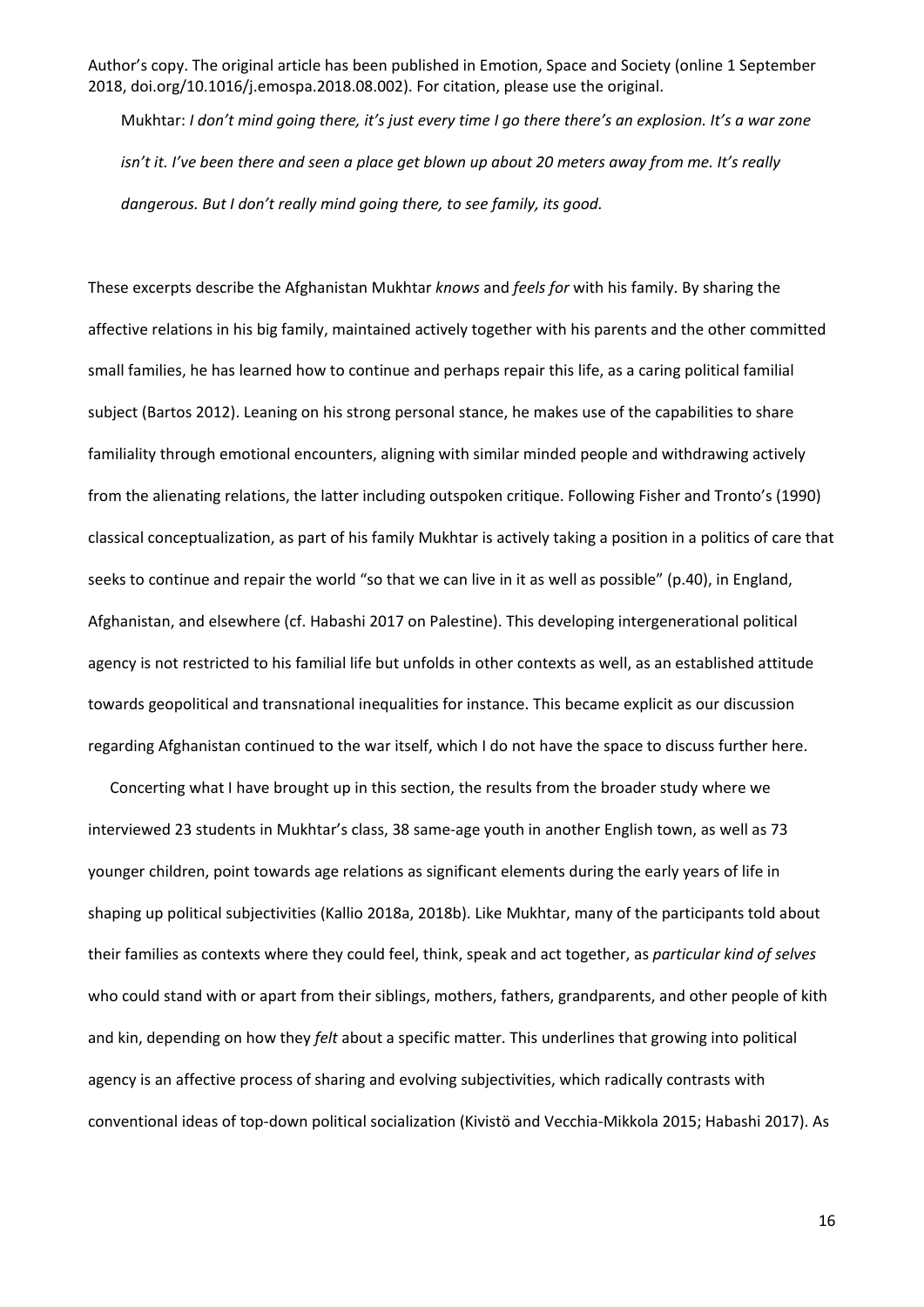political persons, we exist only as intersubjects who can actively seek for personal stances in the political realities encountered with others.

# **Preserving humanity in familial agency**

The last analytical section discusses the experiences of five young, single Iraqi men. As refugees, they are building futures primarily for themselves, with forthcoming and left-behind families in mind. They had known from the start that opportunities to creating a new life in Europe would probably involve little physical nearness with their parents, siblings, and other family members in Iraq. The actual moments of leaving had thus been loaded with ambiguous emotions:

Samer: *My father and mother say, go away, because here is no life, there is no future. If you stay here, the militia or the mafia will kill you, and we don't need to die. Please go away from this country. […] It is really hard feeling. It's going from your family, going from all your friends, going from your mother country, and everything you love, everything you like, everything you need. Then when you go to other countries, there is no one, just the Red Cross.*

Akram: *I still remember that feeling. When we get in the boat I just – the final state of my life. I can't return back to Iraq anymore. In some point I was thinking that there's still hope that I go back to my family. In the first minutes in the boat, I was thinking that that's it, that's the final decision I made: If something happen in the boat and if they took us to Turkey, I don't care I will go back to Iraq. But nothing happened and we reach Greece.*

The parents and siblings of Samer and Akram, as those of Salih and Ibrahim, were living in Iraq, in addition to which Akram had brothers in Germany and the US. Fadhil, who had turned 18 during his journey through Europe, had become an orphan when he was a child, with one sister now married in Iraq. In the interviews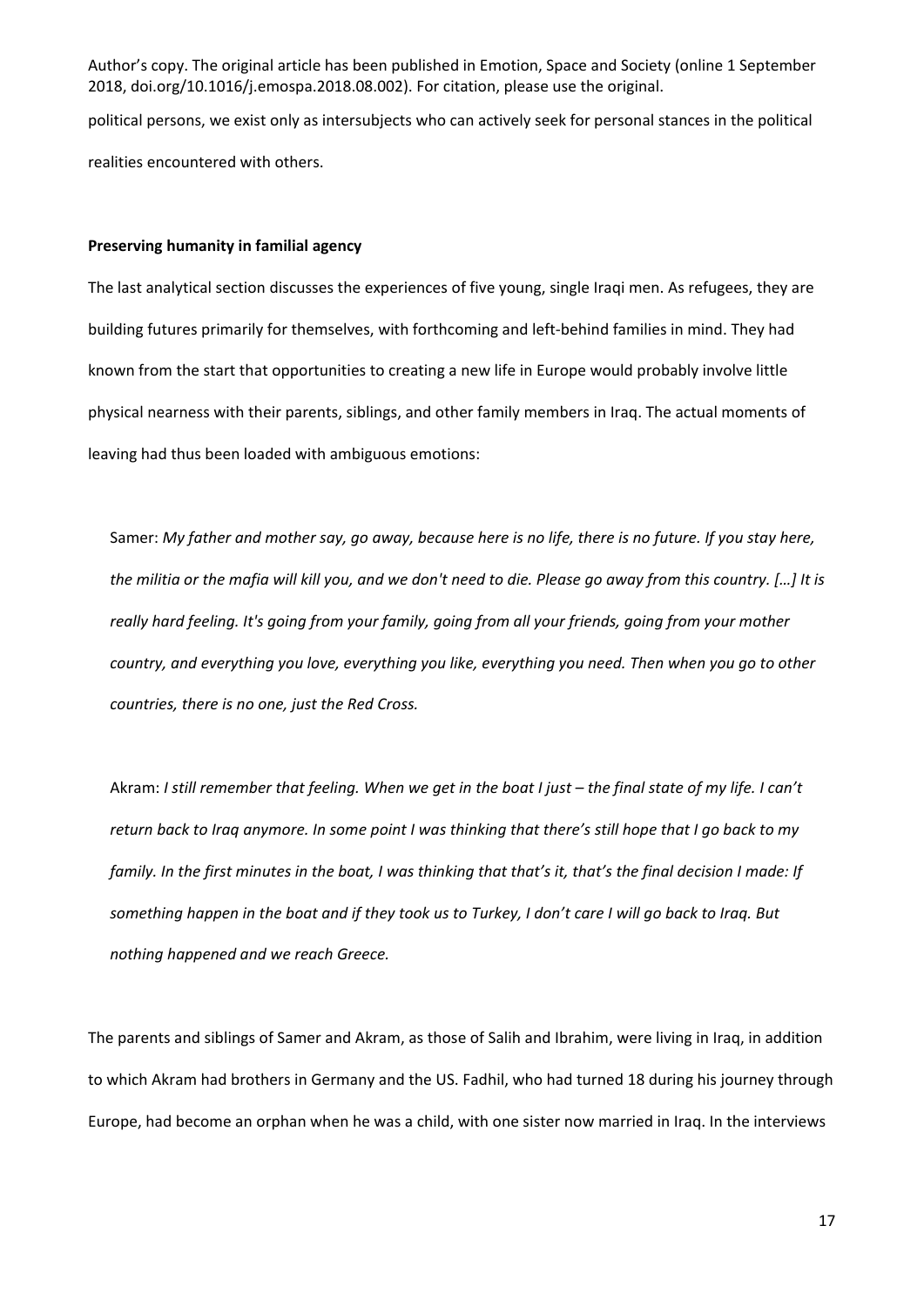Author's copy. The original article has been published in Emotion, Space and Society (online 1 September 2018, doi.org/10.1016/j.emospa.2018.08.002). For citation, please use the original. with these five young men, family came up in three politically inclined meanings. They talked about, first, their close families, second, what family means in Iraq, and third, familiality in Finland.

Akram and Salih continued to have close relations with their families, they could keep contact on a daily basis through social media applications. Fadhil and Samer had heard close to nothing from their families since they left, regardless of constant attempts. Ibrahim expressed bitterness towards his family and said nothing about this matter. His description of familial agency provides one example of how families can act affectively with various kinds of political outcomes. This is how our interpreter formulated his thoughts, following a strongly emotional account by Ibrahim (could not be interpreted simultaneously for ethical reasons):

Ibrahim: *He was not good with Christian people. But he think that he was not good person there [sic], because if he saw Christian people then* [sic] *he was teasing them or annoying them by words. And he don't blame himself because they didn't teach him. He blame his family. He blame the community there because they didn't teach us* [sic] *well, how to act, or they didn't teach us how to talk with different religion or different kind of people. So he think it's not his fault.*

This description of how familial life can lead to prejudiced political agency – as a personal stance yet firmly backed up by the family, local community, and the society as a whole<sup>[4](#page-17-0)</sup> – bears some characteristics to what seems to have happened largely to familial living and relations in Iraq over the conflict-ridden years (cf. Sassoon 2008, 2016). During our long conversation on the topic, Ibrahim and Akram together contextualized and generalized this experiential knowledge, underlining that Ibrahim's bigoted agency had emerged *there* and *then,* resulting from how *we* Iraqis are brought up and educated. In line with this, Akram described how turning inhumane in contemporary Iraq can happen to anyone, *especially* due to committed familial relations that cannot anymore be separated from the militarized and radicalized clans.

<span id="page-17-0"></span><sup>&</sup>lt;sup>4</sup> The person is from a Sayyid family, thus having a highly respected social position. The subject position he had been offered from early on was hence embedded not only in his family or close community, but also in the broader Iraqi/Muslim society.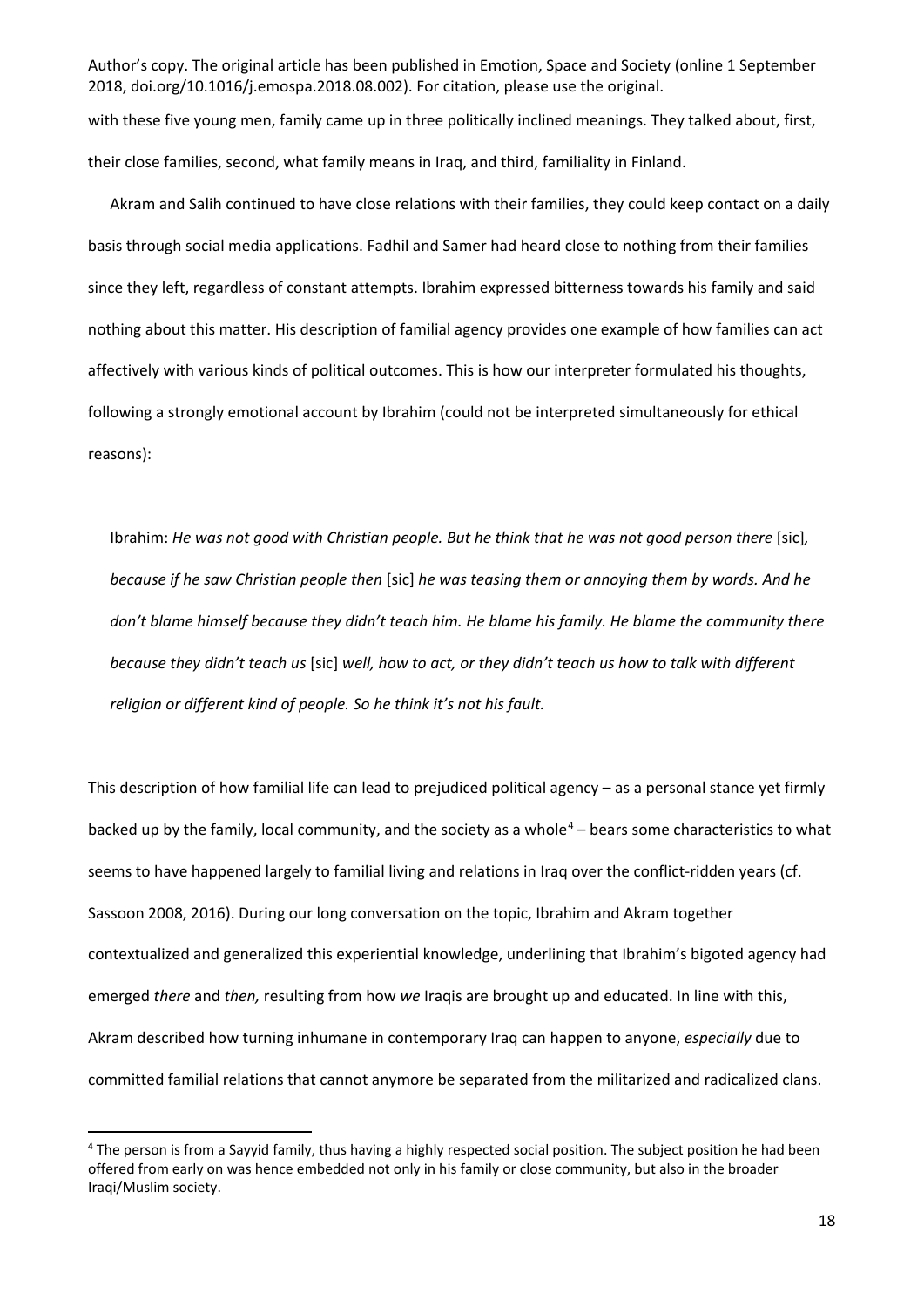As Sassoon (2016: 26) describes the situation, "Ordinary citizens, who are victims of corruption, are being pushed into becoming part of the corrupt process by backing sectarian groups." Akram explicitly termed the degeneracy of familiality as the main reason for his escape:

Akram: *In Iraq, if you stay there, at some point you have to fight someone. For example some people, if their father get killed from the militia, he will start to hate them. He will join some other militia to fight them, and then he will lose his heart. His mind I think in the beginning, and then his heart. I don't have the word for them. Because they are not animal. The animals have feelings too. They're even worse than, there is no word for that. The most shocking thing is that they are proud of what they do. Thank god that I haven't been in this situation but if I'm still there maybe I will be. And that's what I don't want.*

Without an aim to make general claims about the current situation in Iraq, I present these examples to show that, to these young men, familial solidarity and care appear as complex matters far from innocent amiability. In the Iraq that they know, emotionally dense family relations are publically recognized, may engender tremendously affective agencies and thus empower people in their communities, yet often with horrible outcomes (cf. Baines 2015). Both of them expressed that they left precisely to avoid active engagement in familial (clan) networks. A society where familiality is joint with brutality, they stated, does not offer opportunities to building *humane* lives, which is what they are hoping to accomplish in Europe. This aligns with the findings by Kivistö and Vecchia-Mikkola (2015: 93): "Words such as democracy, peace, respect for the law, normality, and freedom were frequently used to contrast Helsinki to the Iraqi cities."

In addition to our participants' personal circumstances, our study sheds light on people's uneven opportunities to get away from distressing life situations. For example Akram told us that he still has two brothers and four sisters in Iraq, as well as his parents. They find it much more difficult to leave as they have already established their own families, which bonds them intergenerationally to the local communities and family networks from both sides. Here familiality reveals, again, its two-faced appearance: It concurrently provides people a firmer status in their communities and binds them tighter to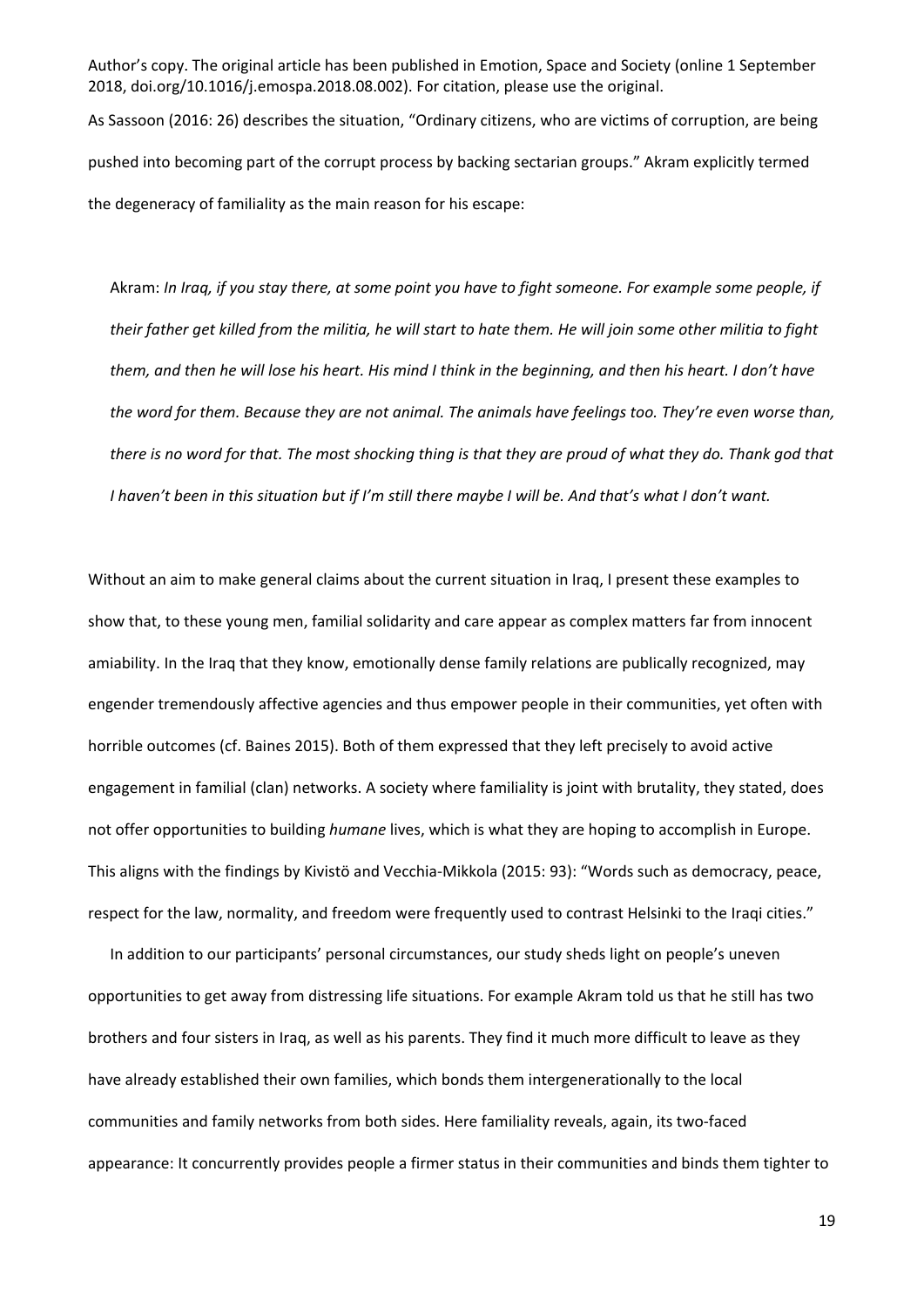these communities, which may abruptly ruin their familial lives if (or when) they become challenged. Limited opportunities to flee concern females, specifically, as it is much harder for young women to leave their families and the country alone. Herein the relationality of age in intergenerational relations becomes visible, this time as a gendered characteristic (for a thorough discussion on female positions in Iraq, see Al-Ali 2007).

Acknowledging concurrently the intimate familial relationships that Iraqi refugees cherish, and the politicization of familial relations in public life in Iraq makes understandable why our participants sometimes compared their current relationships and communities to their familial lives back home, like Samer: *"I have many friends here. Like, same my family. Yeah, everyone here nice, everyone friendly. It's nice country."* Even if they cannot bring their families physically with them, they see the opportunity in Finland to continue the lives that would probably be destroyed in the hostilities of Iraq, Somalia or Afghanistan, including the risk of turning into 'familial abjects'. In other words, they are preserving humanity in their families by moving away from the society where they are being dehumanized.

This piece of analysis has emphasized that, whilst seeking asylum as individuals, even single people may become refugees as familial subjects, drawing from their (un)caring familial politics. Like Imran's and Mukhtar's cases portray, turning away from destructive or alienating familiality can happen by strengthening those family relations that one cares for (often over distance) and creating new trusting relationships with people who can share one's current life situation (familialities of choice). These relationships can be fostered with local people as well, as the final quote that I present shows. It is about an affective situation experienced by Akram at the Finnish-Swedish border, more precisely the twin city of Haparanda-Tornio that provided a gateway to Finland for most refugees who arrived in 2015 (more than 10 000 registered asylum seekers):

Akram: *There in the border I remember one of the women, she was giving clothes to us. When people said "we don't need this jacket" she just told that "You don't know. You need it." [laughter] "This month is good but next month it's too cold. I'm your mother now. Just take it and don't say anything." She was*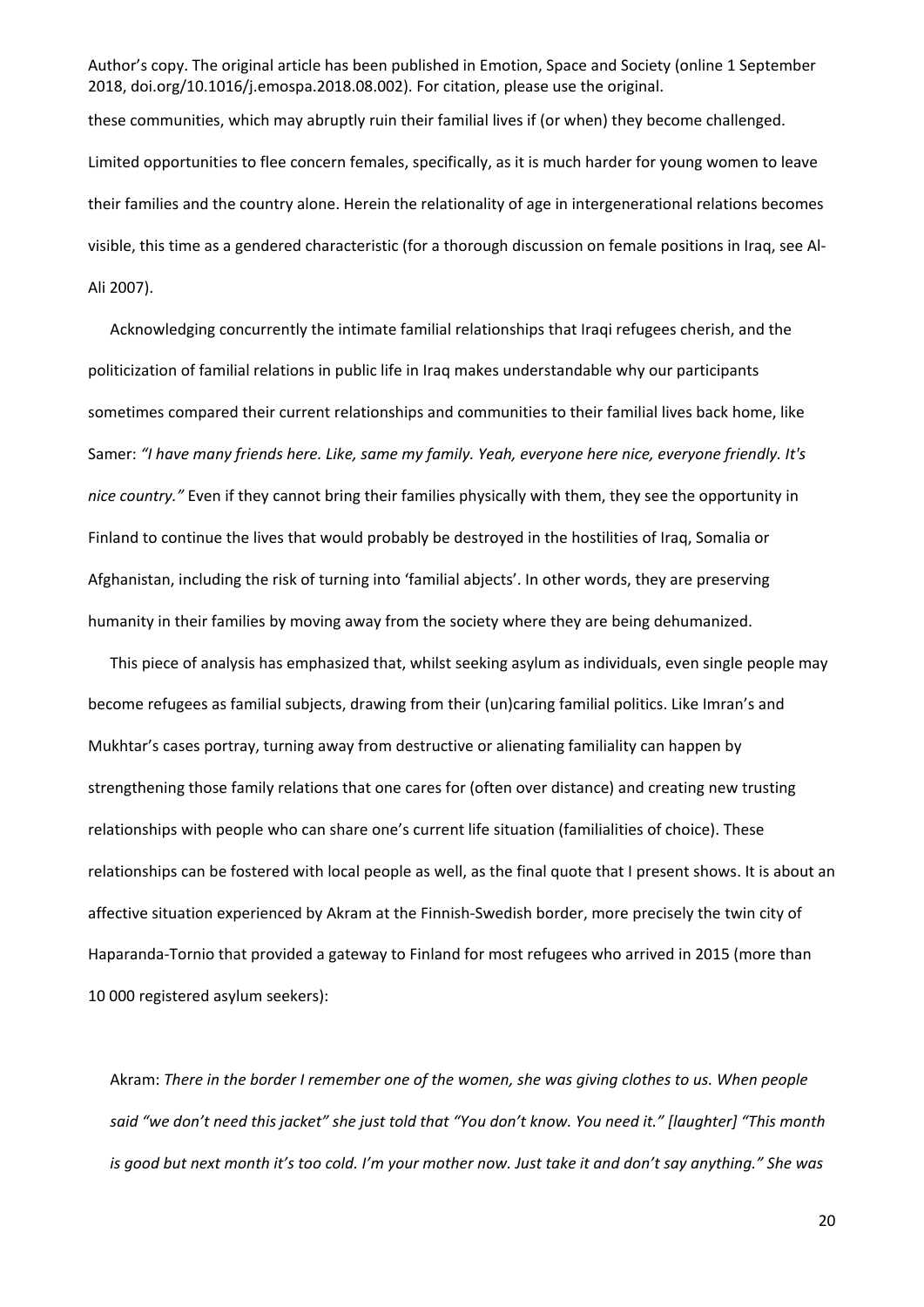*like this. Really, we just, laugh and we feel how she care. We know that she care a lot. And she's repeating that "I am your mother here. You don't have mother so I am yours." And that was so nice.* 

# **Acknowledging refugee familial agency as a productive capacity**

During the spring of 2017 when this paper was first written, the longest refugee sit-in in the Finnish history was going on in central Helsinki, titled *Right to Live*. Between February 10 and September 4 2017, asylum seekers mainly from Iraq and Afghanistan protested against the tightened policy line of the state, and the practices of the migration office and courts that, together, are making it nearly impossible for many people to gain asylum in the country. Most of the protesters were young men. No one can deny the political relevance of their activities that have gained attention and support locally, nationally and internationally. They are acts of citizenship, practiced by those with no part in the Finnish polity, turning the 'noise' of denizens into a 'voice' of refugees (Isin 2012).

Concurrently, thousands of refugees, from babies to elderly persons, are spending their days in reception centers and apartments appointed to them with little or no connection to activism. They follow *Facebook* accounts and exchange messages with their close ones, share their feelings and thoughts with other asylum seekers and volunteers, help each other as they would their family, and create affective connections with local people. Joint dinners with traditional foods are organized together, rooms are furnished in a Middle Eastern style, and information about shops selling familiar delicacies is shared. Volunteers collect and deliver supplies to families, especially when children are borne. Children play with other kids at their reach, picking up Finnish through which integration starts to proceed. Young people seek to enjoy themselves and connect with other youth, engaging with the urban fabric where belonging is about active presence more than formal status.

Such activities are a largely neglected form of political agency that refugees collaboratively practice. Their emotion-laden, affective agencies draw attention to mundane politics where acting for and against matters that seem important is central. By analyzing these intimate relations and activities, this paper has argued that political agencies of refugees develop and mobilize importantly as familial agencies. Their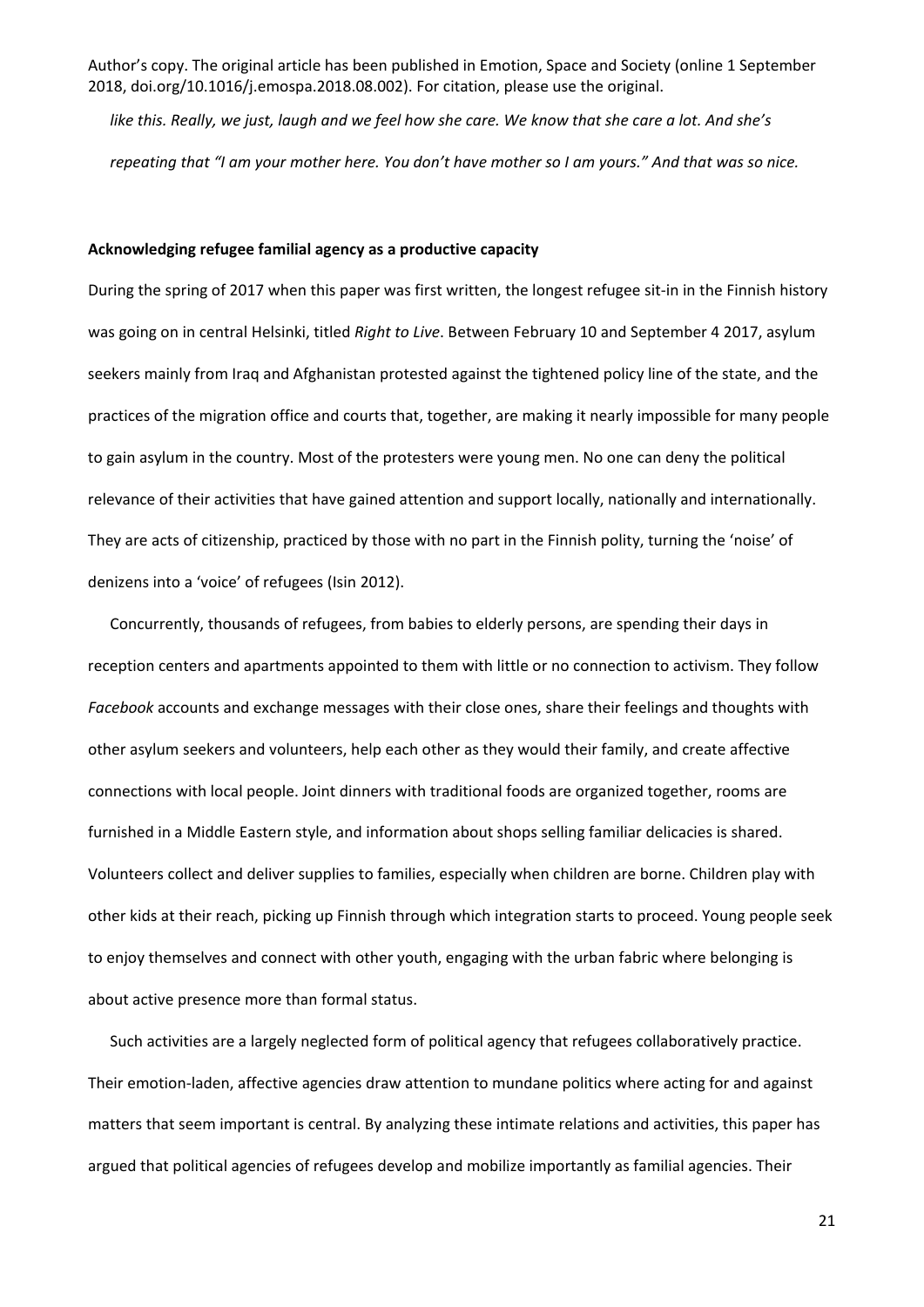practices of care – as part of transnational 'big families' or in self-established 'families by choice', for instance – are *non-individual* agencies. Even a single young man who seems to be acting as himself and for himself may practice agency strongly embedded in familiality. The capacities gained and enhanced in everyday communities may feed into collective activities and groups with explicitly political aims, actualizing in the public realm, but not necessarily. Familial agency has political relevance also in the private sphere where awareness building and subtle transformative moves unfold.

By introducing different forms of agency the paper has set out to challenge the conception that political agencies bolster particularly when people are supported by institutional means as citizens and have good resources and enhanced opportunities to learn how to act politically. Highlighting an alternative viewpoint, the analysis has identified the development of political agency as particularly heightened in challenging situations where people have hindered opportunities to act on their own grounds and where their progressive agencies receive little institutional support, yet where they are striving to change the course of their lives in extremely stressful situations through the available means. In conclusion, I suggest that paying more attention to these agencies would benefit both the humanitarian aid system that largely relies on self-help, and the refugees who are establishing new lives as part of their families whether institutionally encouraged to do so or not.

Understanding the plurality of familial agency requires further research that can provide important insights to the transnational humanitarian aid system. As amiable social ties are particularly lasting and familial agencies motivated, refugees could contribute a great deal more when recognized through familial frameworks. This of course requires a respectful approach instead of exploitation that is sometimes identified from self-help policies (e.g. Pascucci 2016). If the states and the UNHCR started seeing familiality as a resource rather than a problem – like many informal actors already do – they could rely more on the active agencies of refugees during asylum seeking and after. Identifying the productive capacities embedded in families, of various kinds, would provide for organizing the daily lives of refugees and enhancing communication with and between different institutional actors, for instance. As one example, the quickly developing social and linguistic skills of children and youth are presently largely ignored, whilst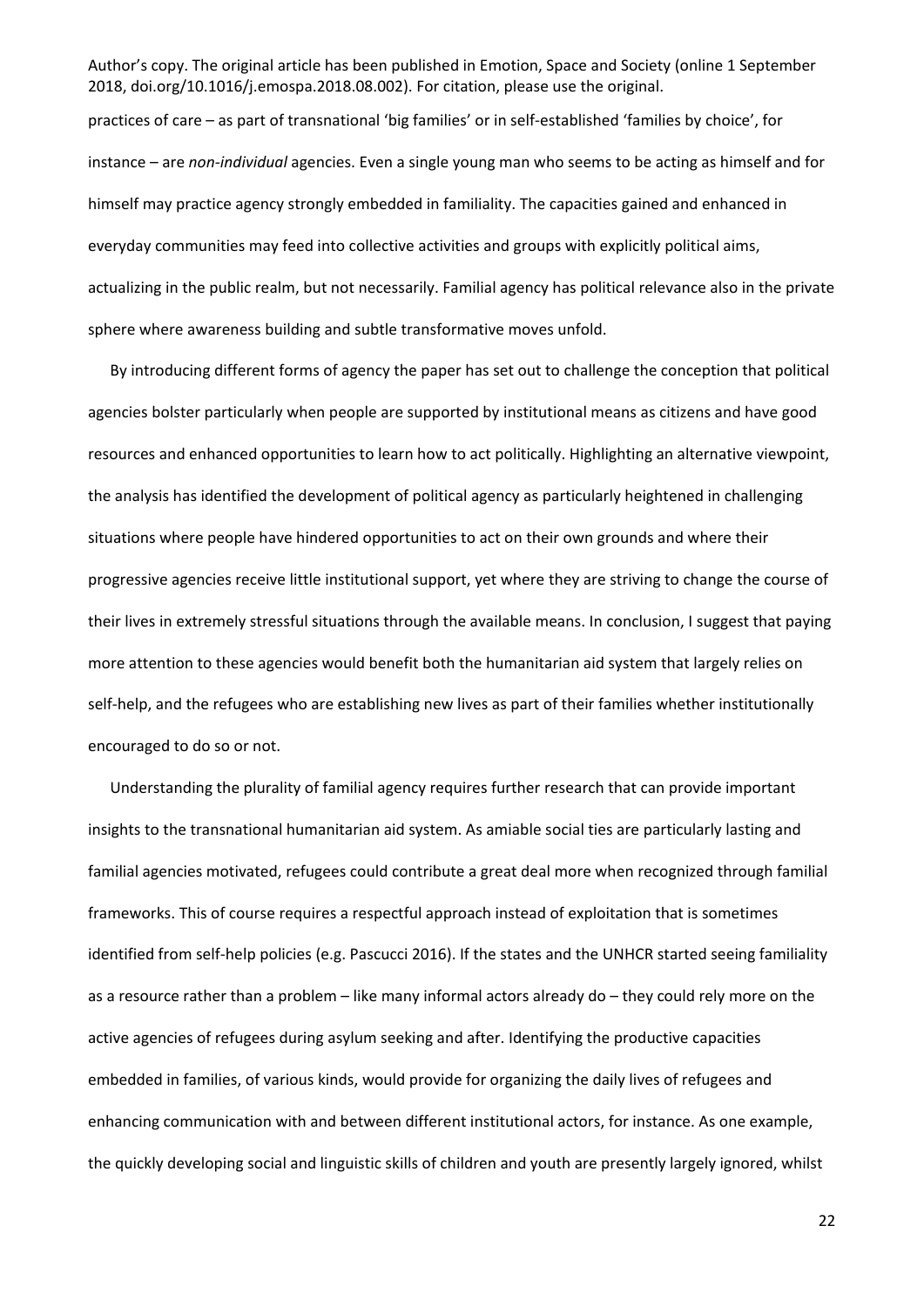they could be relied on in communication between refugees and institutions. Living arrangements could also be rethought from familial perspectives. For example, a liberal, unmarried Iranian Afghan woman who is seeking asylum with his partner and newborn children, and running away from her patriarchal family, is not in a supportive environment among Afghan families with traditional values.

Secondly, the recognition of familiality as an inseparable dimension of refugeeness acknowledges migrants primarily as human beings who, like everyone else, do not exist as mere individuals. The approach on intergenerationality put forward in this paper begins from the idea that people are emotionally related intersubjects. Be they blood ties or other intimate relationships, familiality is central to the establishment of political subjectivities, beginning from childhood and continuing throughout the life course. Familial political agency can thus be seen as a medium for the overall wellbeing of people (cf. Spellings *et al.* 2012). Making visible how children, youth, women, and men act as affective political subjects in their transnational everyday lives – taking intergenerational responsibilities and caring for the people with whom they share their refugeeness – is one way of respecting migrants in their various formal and informal positions as capable actors, in the challenging and vulnerable life situations they often face.

### **References**

- Ahmed, S. (2014). Afterword: Emotions and their objects. In Ahmed, S., *The Cultural Politics of Emotion*, second edition, pp.204–33. New York: Routledge.
- Al-Ali, N. S. (2007). *Iraqi Women: Untold Stories from 1948 to the Present.* London: Zed Books.
- Baak, M. (2015). Transnational families, remittances, *cieng* and obligation for Dinka women in Australia. *Emotion, Space and Society*, 16, 123-129.
- Baines, E.K. (2015). "Today, I want to speak out the truth": Victim agency, responsibility, and transitional justice. *International Political Sociology*, 9(4), 316–332.
- Bartos, A. E. (2012). Children caring for their worlds: The politics of care and childhood. *Political Geography,* 31(3), 157–166.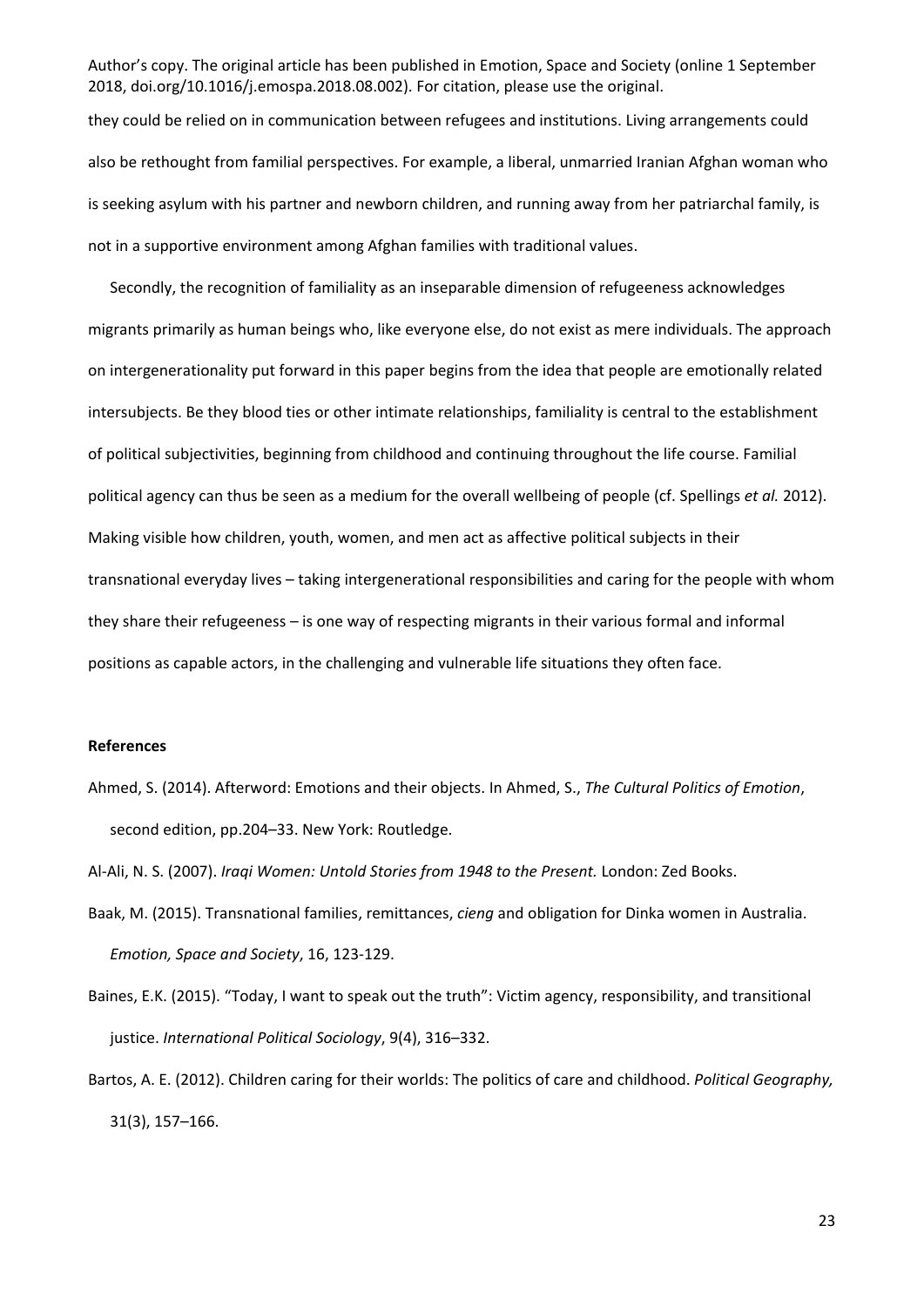- Bartos, A. E. (2018). Relational spaces and relational care: Campus sexual violence, intimate geopolitics and topological polis. *Area*. EarlyView. Doi: 10.1111/area.12449
- Beier, K., Jordan, I., Wiesemann, C., & Schicktanz, S. (2016). Understanding collective agency in bioethics. *Medicine, Health Care and Philosophy*, 19(3), 411–422.
- Duque-Páramo, M.C. (2013). Colombian families dealing with parents' international migration. McCarthy, J. R., Gillies, V., & Hooper, C. A. (Eds.) *Family troubles? Exploring changes and challenges in the family lives of children and young people.* Bristol: Policy Press, 209–222.

Erel, U. (2011). Reframing migrant mothers as citizens. *Citizenship Studies*, 15(6–7), 695–709.

- Evans, R. (2013). Young people's caring relations and transitions within families affected by HIV. In McCarthy, J. R., Gillies, V., & Hooper, C. A. (Eds.) *Family troubles? Exploring changes and challenges in the family lives of children and young people.* Bristol: Policy Press, 233–243.
- Evans, R. & Thomas, F. (2009). Emotional interactions and an ethics of care: Caring relations in families affected by HIV and AIDS. *Emotion, Space and Society,* 2(2), 111–119.
- Evers, C. (2010). Intimacy, sport and young refugee men. *Emotion, Space and Society*, 3(1), 56–61.
- Fisher, B. & Tronto, J. (1990). Toward a feminist theory of caring. In Emily K. Abel and Margaret K. Nelson (eds.) *Circles of Care: Work and Identity in Women's Lives*, pp.35–62. New York: State University of New York.

Habashi, J. (2017). *Political Socialization of Youth: A Palestinian Case Study.* New York: Palgrave Macmillan.

Häkli, J. & Kallio, K.P. (2014). Subject, action and polis: Theorizing political agency. *Progress in Human Geography*, 38(2), 181–200.

- Häkli, J., Pascucci, E. & Kallio, K.P. (2017). Becoming refugee in Cairo: The political in performativity. *International Political Sociology*, 11(2), 185–202.
- Hanrahan, K. B. (2018). The spaces in between care: Considerations of connection and disconnection for subjects of care. *Area*. EarlyView. Doi: 10.1111/area.12486

Häkli, J. & Kallio, K.P. (2018). On becoming political: the political in subjectivity. *Subjectivity,* 11(1), 57–73.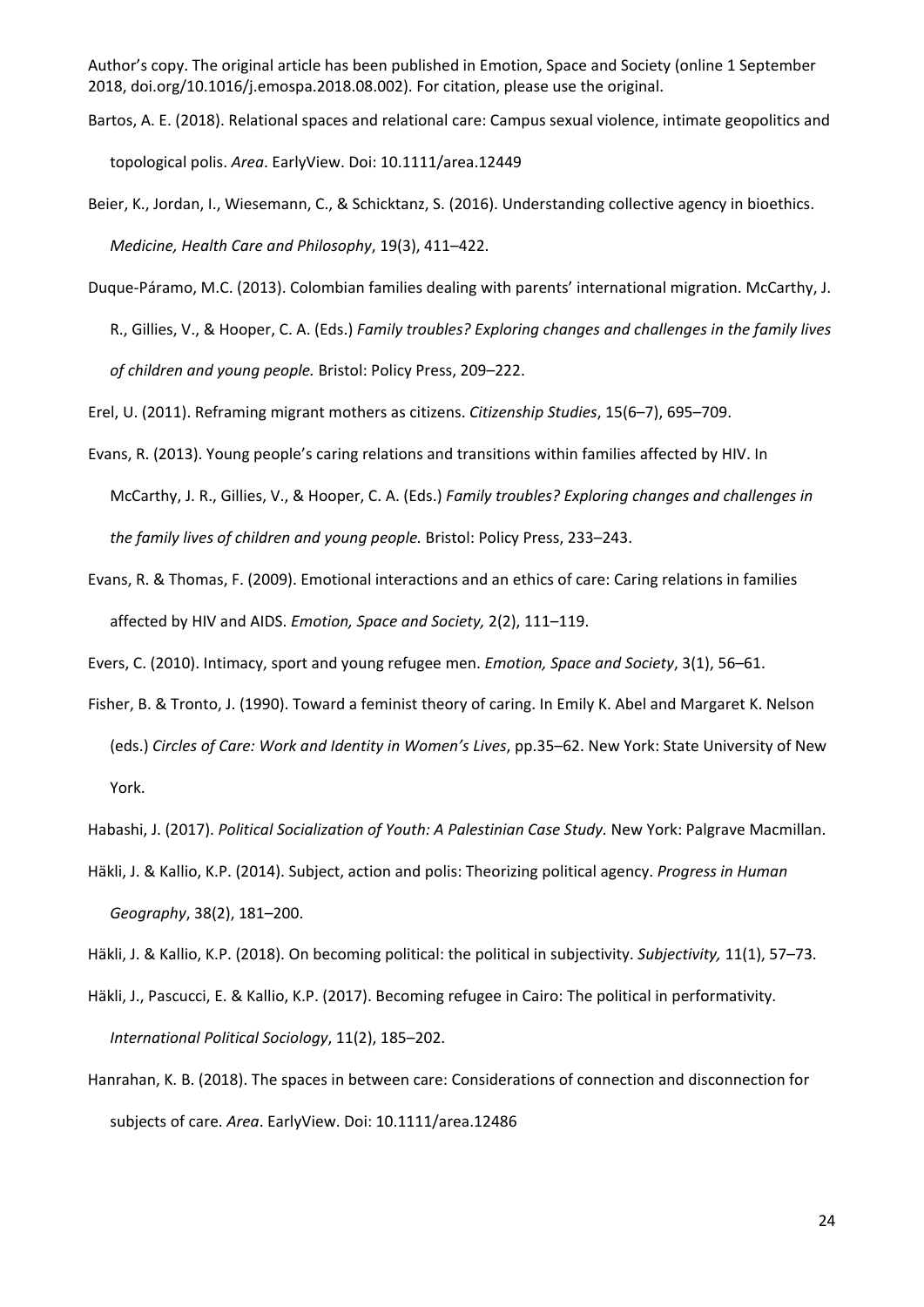Hayden, B. (2006). What's in a name? The nature of the individual in refugee studies. *Journal of Refugee* 

*Studies,* 19(4), 471–487.

Hedlund, D. (2017). Constructions of credibility in decisions concerning unaccompanied minors.

*International Journal of Migration, Health and Social Care,* 13(2), 157–172.

- Honkasalo, V., K. Maiche, H. Onodera, M. Peltola & L. Suurpää. (eds). (2017). *Young People in Reception Centres.* Finnish Youth Research Society, Finnish Youth Research Network, Internet publications 121. [http://www.nuorisotutkimusseura.fi/julkaisut/verkkokauppa/verkkojulkaisut/1749-young-people-in](http://www.nuorisotutkimusseura.fi/julkaisut/verkkokauppa/verkkojulkaisut/1749-young-people-in-reception-centres)[reception-centres](http://www.nuorisotutkimusseura.fi/julkaisut/verkkokauppa/verkkojulkaisut/1749-young-people-in-reception-centres)
- HS (2016). Mother and a three-year-old are being deported from Finland father and baby may stay, A piece of news in the leading national newspaper.<http://www.hs.fi/kotimaa/art-2000002904750.html> [Visited 12.4.2017]
- HS (2017). Migration office breaks an Iraqi family "Threats and extortion have been directed primarily at your father, thus your fear is not objectively justified", A piece of news in the leading national newspaper. <http://www.hs.fi/ulkomaat/art-2000005093265.html> [Visited 12.4.2017]

Isin, E. (2012). *Citizens without Frontiers.* London: Continuum.

- Jacobsen, M. (forthcoming). Reversing the gaze: Syrian forced migrants' perceptions of 'becoming' an asylum seeker, a refugee, a guest in Denmark. [in process]
- Kallio, K.P. (2012). Desubjugating childhoods by listening to the child's voice and childhoods at play. *ACME: An International E-Journal for Critical Geographies*, 11(1), 81–109.
- Kallio, K.P. (2014). Intergenerational recognition as political practice. In Vanderbeck, R. and Worth, N. (eds) *Intergenerational Space*, 139–154. London: Routledge.

Kallio, K.P. (2016a). Living together in the topological home. *Space and Culture,* 19(4), 373–389.

- Kallio, K.P. (2016b). Becoming geopolitical in the everyday world. In Benwell, M. and Hopkins, P. (eds.) *Children, Young People and Critical Geopolitics*, pp. 169–186. Aldershot: Ashgate.
- Kallio, K.P. (2018a) Citizen-subject formation as geo-socialisation: a methodological approach on 'learning to be citizens'. *Geografiska Annaler B: Human Geography,* 100(2), 81– 96.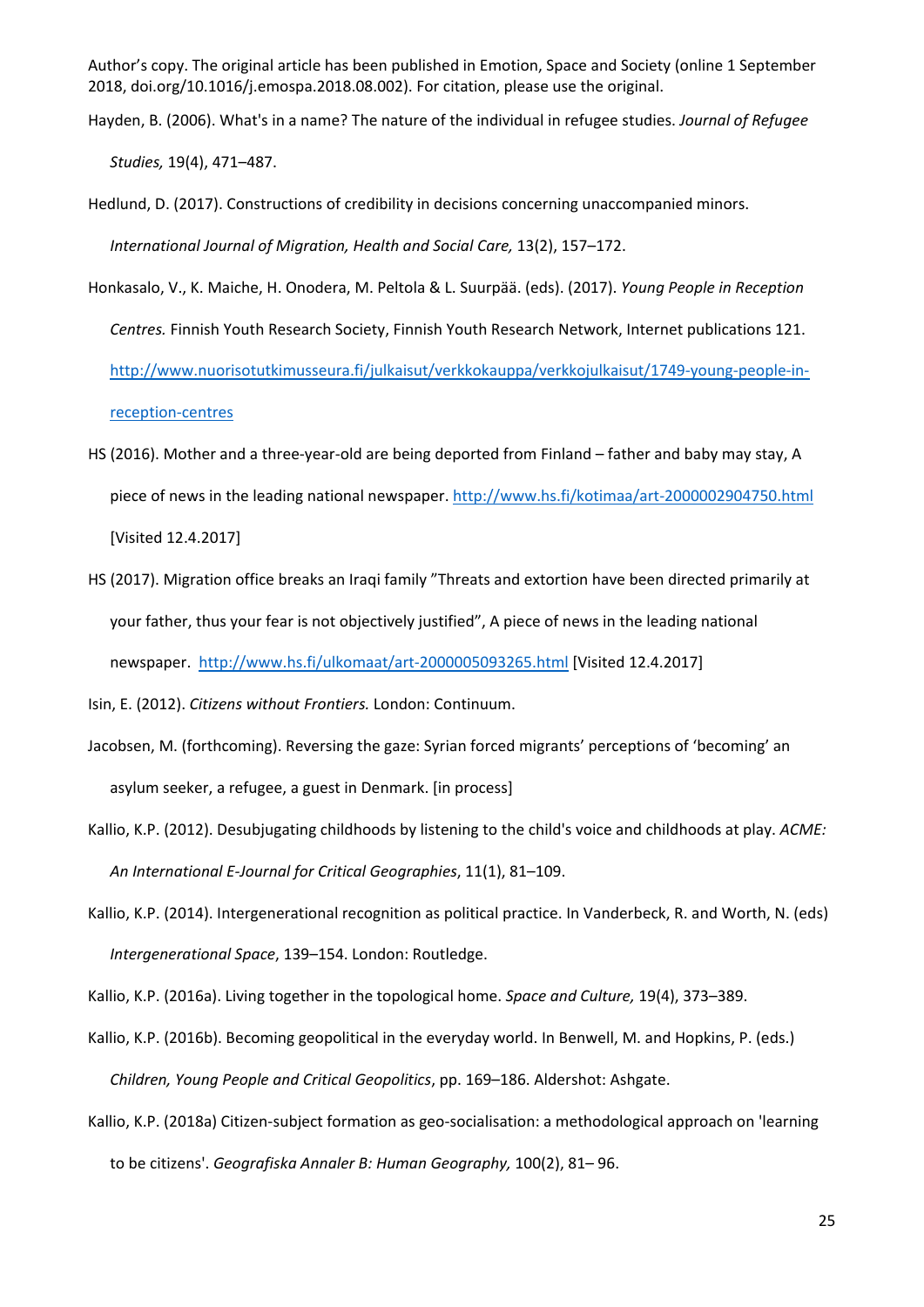Kallio, K.P. (2018b) Exploring space and politics with children: A geosocial methodological approach to studying experiential worlds. In CutterMackenzie, A., Malone, K. and Barratt, E. (eds.) *Research Handbook on ChildhoodNature*, 1–28. Singapore: Springer.

- Kallio K.P. & Häkli J (2017). Geosocial lives in topological polis: Mohamed Bouazizi as a political agent. *Geopolitics,* 22(1), 91–109.
- Kallio K.P. & Häkli, J. (2018). Care as mundane politics in contested familial refugee lives. *Gender, Place and Culture.* [In press]
- Kallio K.P., Häkli, J. & Pascucci, E. (forthcoming) Refugeeness as political subjectivity: Experiencing the humanitarian border. *Environment and Planning C: Politics and Space.* [In press]
- Kivisto, P. & La Vecchia-Mikkola, V. (2015). The integration of Iraqis in two European cities: Emotions and identity work. *Emotion, Space and Society*, 16, 90-98.

Lind, J. (2018). Sacrificing parents on the altar of children's rights: Intergenerational struggles and rights in deportability. *Emotion, Space and Society*. Online published July 19 2018. Doi:10.1016/j.emospa.2018.07.001

Lippert, R. & M. Pyykkönen. (2012). Contesting family in Finnish and Canadian immigration and refugee policy. *Nordic Journal of Migration Research* 2(1), 45–56.

Migri (2017). Finnish Immigration Service statistics.<http://tilastot.migri.fi/#applications?l=en&start=540> [Visited 10.5.2017]

Mitchell, K. & Sparke, M. (forthcoming), Contending constructions of safe space for migrants in Europe:

Hotspot geopolitics vs geosocial solidarity. *Environment and Planning D: Society and Space.* [in process]

- Pascucci, E. (2016). Transnational disruptions: materialities and temporalities of transnational belonging among Somali refugees in Cairo. *Global Networks,* 16(3), 326–343.
- Pascucci, E. (2018). Tech camps: Economic subjectivity and the refugee condition in the contemporary Middle East. *Geographical Review*. [In press]